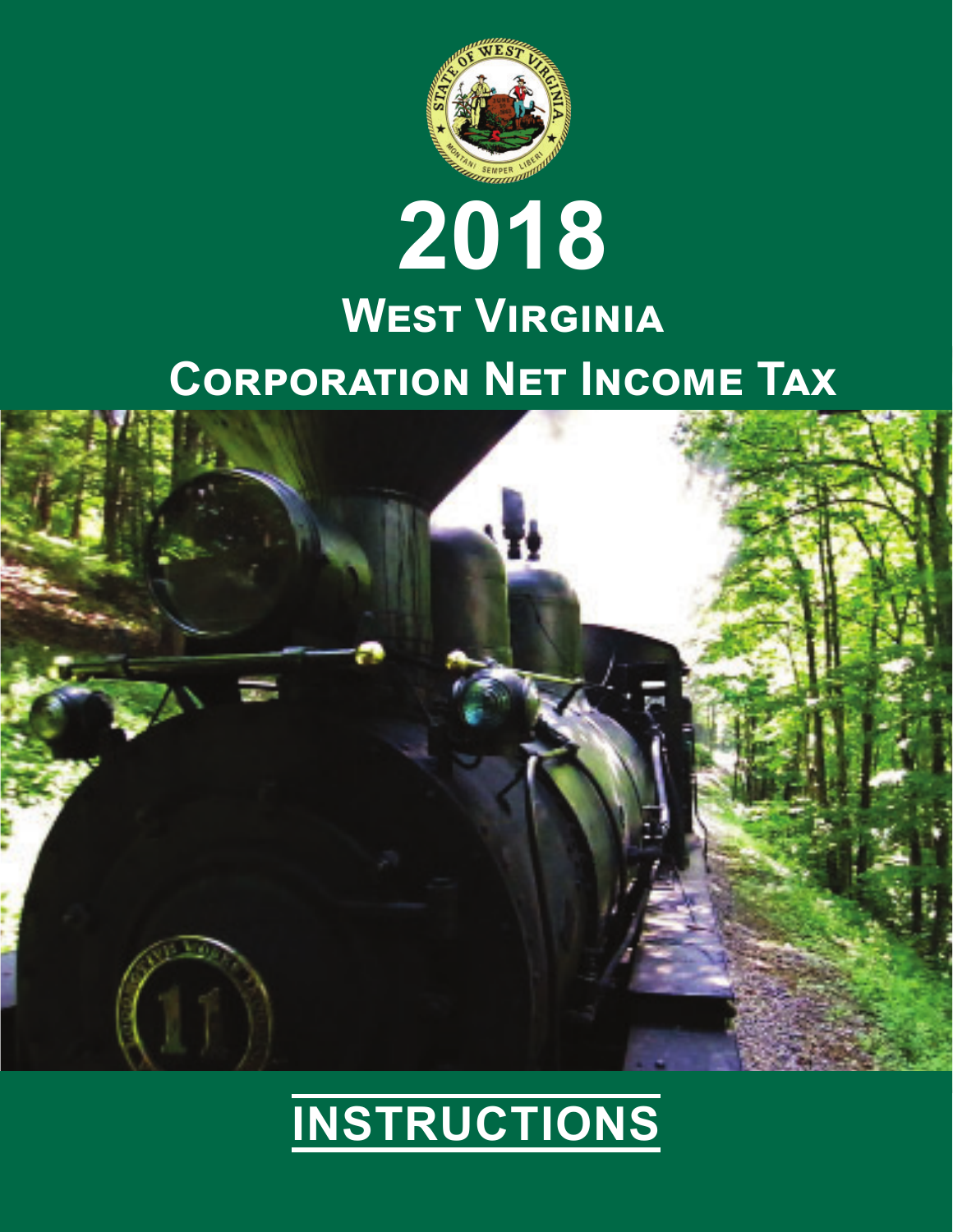## **Important Information for 2018**

For periods beginning on or after January 1, 2018, annual returns will have a due date of April 15, 2019 and an extended due date of October 15, 2019. Fiscal and 52/53-week returns will be due on the 15th day of the fourth month following the end of the period with an extension period of six months.

#### TAX RATES

- For tax years beginning on or after January 1, 2018, the Corporate Net Income Tax Rate is 6.5% (§11-24-4).
- Effective January 1, 2018, taxpayers who had annual remittance of any single tax equal to or greater than \$25,000 during fiscal year 2017 are required to electronically file returns and make payments using Electronic Funds Transfer (EFT) for periods beginning on or after January 1, 2018.
- •Failure to comply with the requirement to remit payments by EFT without first obtaining a waiver may result in a civil penalty of three (3) percent of each payment which was to be paid by EFT. Visit our website www.tax.wv.gov for additional information.

#### RETURNED PAYMENT CHARGE

The Tax Department will recover a \$15.00 fee associated with any returned bank transactions. These bank transactions include but are not limited to the following:

- Direct Debit (payment) transactions returned for insufficient funds.
- Stopped payments.
- Bank refusal to authorize payment for any reason.
- Direct Deposit of refunds to closed accounts.
- Direct Deposit of refunds to accounts containing inaccurate or illegible account information.

Checks returned for insufficient funds will incur a \$28.00 fee.

#### **The fee charged for returned or rejected payments will be to recover only the amount charged to the State Tax Department by the financial institutions.**

#### Important: There are steps that can be taken to minimize the likelihood of a rejected financial transaction **occurring:**

- Be sure that you are using the most current bank routing and account information.
- If you have your tax return professionally prepared, the financial information used from a prior year return often prepopulates the current return as a step saver. It is important that you verify this information with your tax preparer by reviewing the bank routing and account information from a current check. This will ensure the information is accurate and current in the event that a bank account previously used was closed or changed either by you or the financial institution.
- If you prepare your tax return at home using tax preparation software, the financial information used from a prior year return often pre-populates the current return as a step saver. It is important that you verify this information by reviewing the bank routing and account information from a current check. This will ensure the information is accurate and current in the event that a bank account previously used was closed or changed either by you or the financial institution.
- If you prepare your tax return by hand using a paper return, be sure that all numbers requesting a direct deposit of refund entered are clear and legible.
- If making a payment using MyTaxes, be sure that the bank routing and account number being used is current.
- If scheduling a delayed debit payment for an electronic return filed prior to the due date, make sure that the bank routing and account number being used will be active on the scheduled date.
- Be sure that funds are available in your bank account to cover the payment when checks or delayed debit payments are presented.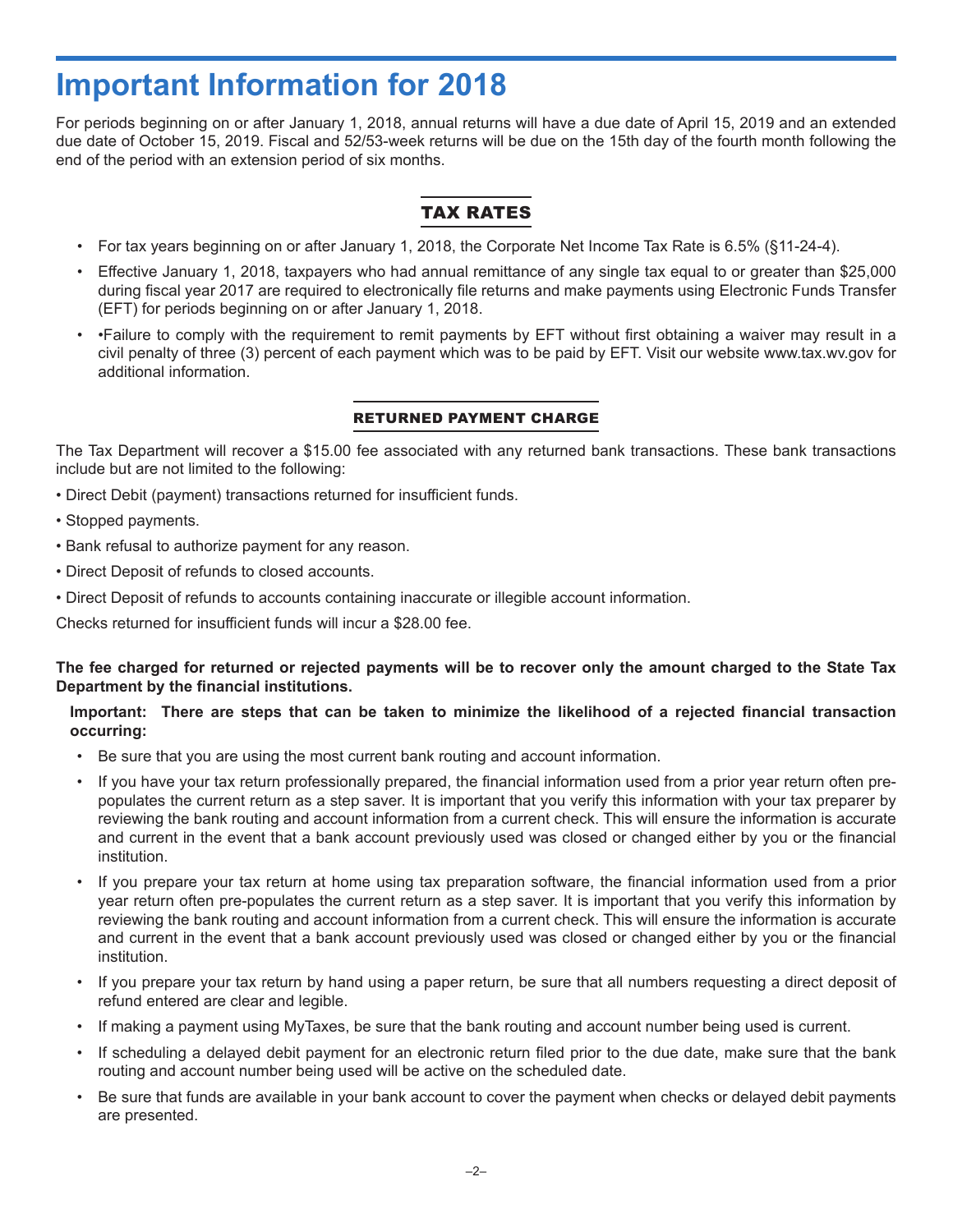### Taxpayer Responsibilities

#### FILING YOUR CORPORATE RETURNS

Returns should be filed by the due date. You may obtain forms by calling 1-800-982-8297. Forms may also be obtained from any of our regional field offices or from the State Tax Department website at tax.wv.gov.

Failure to file returns will result in your account being referred to our Compliance Division for corrective action. Please file all required tax returns even if you owe no tax for the reporting period. All applicable pages of the return must be filed.

#### PAYMENT OF THE TAX

The full amount of tax owed is due and payable on the original due date of the tax return. Failure to pay the full amount of tax by the due date will result in interest and penalties being added to any unpaid amount of tax. If you are unable to pay the full amount of tax on the due date, you should file your tax return along with a written explanation of why you are unable to pay and when you will pay the tax due.

#### REFUNDS

You are entitled to a refund of any amount that you overpaid. All or part of any overpayment may be applied as a credit against your liability for such tax for other periods. A claim for refund (usually a tax return showing an overpayment) must be filed within three years of the due date of the return or two years from the date the tax was paid, whichever expires later. The overpayment will be used by the Tax Department against other tax liabilities due.

If the Tax Department does not respond to your request within six months of the due date or the extended due date on overpayment of Corporation Net Income Tax, you may submit in writing a request for an administrative hearing to present your reasons why you feel you are entitled to the refund. Interest is allowed and paid on any refund upon which the Department has failed to timely act and which is final and conclusive.

If the Tax Department denies or reduces a request for a refund, a written request for an administrative hearing may be submitted. Failure to respond to a denial or reduction within sixty days will result in the denial/reduction becoming final and conclusive and not subject to further administrative or judicial review.

#### SELLING OR DISCONTINUING YOUR BUSINESS

Notify the Tax Department in writing as soon as possible after your business is sold or discontinued. All final tax returns should be filed.

## General Information

The information in this booklet is for calendar year 2018 returns and for fiscal year returns beginning in 2018 and ending in 2019. The information in this booklet is intended to help you complete your returns and is not a substitute for tax laws and regulations.

#### ASSISTANCE

Address questions to the West Virginia State Tax Department, Taxpayer Services Division, PO Box 3784, Charleston, WV 25337-3784 or by telephone at (304) 558-3333 or toll free at 1-800-982-8297.

#### CORPORATION NET INCOME TAX

The Corporation Net Income Tax is a tax on the West Virginia taxable income of every domestic or foreign corporation which enjoys the benefits and protections of the government and laws in the State of West Virginia or derives income from property, activity or other sources in West Virginia. The term "corporation" includes a joint stock company and any association or other organization which is taxable as a corporation under federal income tax laws.

The West Virginia Corporation Net Income Tax is a federal conformity tax in that the starting point in computing West Virginia taxable income is the federal taxable income of the corporation. Certain increasing and decreasing adjustments, as required by state law, must be made to federal taxable income to arrive at West Virginia taxable income. Corporations are required to allocate certain types of nonbusiness income to West Virginia and apportion their remaining income. The Corporation Net Income Tax rate is six and one-half percent (.065).

#### EXEMPT ORGANIZATIONS

Any corporation exempt from federal income tax is also exempt from West Virginia Corporation Net Income Tax. In addition, certain insurance companies, certain production credit associations, trusts established under 29 U.S.C. 186, and other organizations specifically exempt under the laws of West Virginia are also exempt.

If you are a tax-exempt organization with unrelated business income that is subject to federal tax, you must pay the West Virginia Corporation Net Income.

#### PAYMENT OF TAX

**DUE DATE:** A corporation's annual West Virginia Corporation Net Income Tax Return is due on or before the 15th day of the fourth month after the close of the taxable year. The filing of returns is required whether or not any tax is due. A tax-exempt organization's annual West Virginia Corporation Net Income Tax Return is due on or before the 15th day of the fifth month after the close of the taxable year. Make your remittance payable to the West Virginia State Tax Department.

PAYMENT OPTIONS: Effective January 1, 2018, taxpayers who had annual remittance of any single tax equal or greater than \$25,000 during fiscal year 2017 are required to electronically file returns and make payments using Electronic Funds Transfer (EFT) for periods beginning on or after January 1, 2018. Returns filed with a balance due may use any of the following payment options: Check or Money Order made payable to the West Virginia State Tax Department, Electronic Funds Transfer or Payment by Credit Card. Visit tax.wv.gov for additional payment information.

**WHERE TO FILE:** West Virginia Corporation Net Income Tax Returns should be mailed to the West Virginia State Tax Department, Tax Account Administration Division, Corporate Tax Unit, PO Box 1202, Charleston, WV 25324-1202.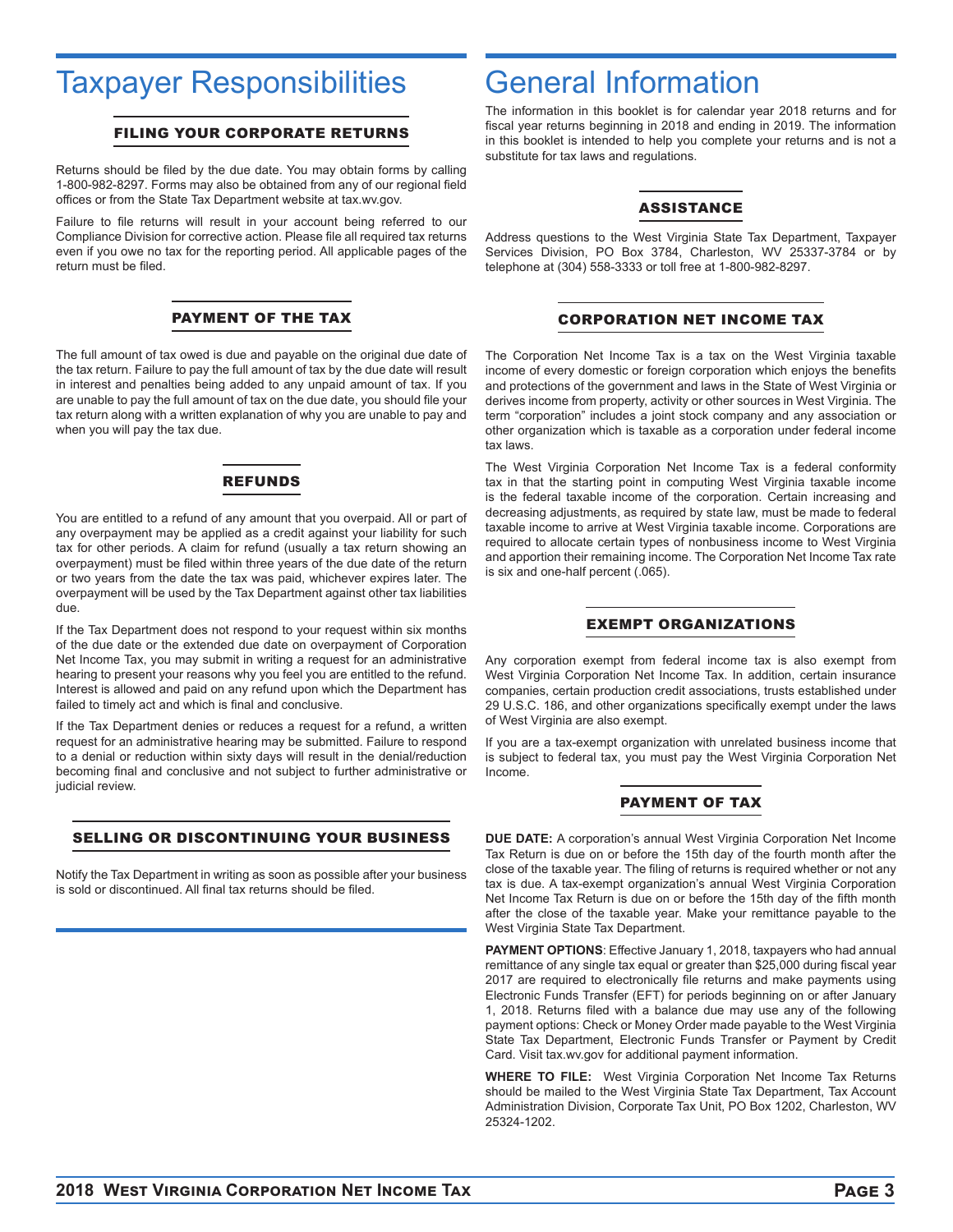#### EXTENSION OF TIME TO FILE

An extension of time to file a federal return is automatically accepted by West Virginia as an extension of time to file the West Virginia return. A copy of the federal extension form must be attached to the West Virginia return when filed and the extended due date must be entered on top of the return. Returns filed after the due date, without supporting documents and extended due date entered on the top of the return, will be processed as late filed and interest and penalties will be assessed.

A state extension of time to file may be obtained, even if a federal extension has not been requested, provided a written request is made to the West Virginia State Tax Department prior to the due date of the West Virginia return. An extension of time to file does not extend the time for payment of any tax due. If you have an extension of time to file, payment of any tax due may be made by filing a West Virginia extension form (see instructions for Form CNF-120EXT). To avoid interest and penalties, payment must be received on or before the due date of the return.

#### ESTIMATED TAXES

Estimated Corporation Net Income Tax payments are required for any corporation which can reasonably expect its West Virginia taxable income to be more than \$10,000 (which equals a tax liability after tax credits of more than \$650) and are due in four equal installments on the 15th day of the fourth, sixth, ninth, and twelfth months of the tax year

#### RETURN CHANGES

Please note that the following WV tax schedules have been eliminated in the 2018 tax period:

- CNF-120W West Virginia Withholding Credit Schedule for Corporation Net Income Tax
- Schedule UB-3 Calculation of WV Taxable Income for Combined Group
- Schedule UB-5 Schedule of Included Controlled Foreign Corporations
- UB-4APT A1 Allocation of Nonbusiness income for Multistate Businesses
- UB-4APT A2 Allocation of Nonbusiness Income for Multistate Businesses
- UB-4APT B1 Apportionment Factors for Multistate Businesses (when filing on a combined report)
- UB-4APT B2 Apportionment Factors for Non-Unitary Multistate Businesses Income
- UB-4APT C Allowance for Governmental Obligations/Obligations Secured by Residential Property
- UB-4APTSUM Apportionment Factors for Multistate Businesses (Unitary Group Summary)
- UB-4CR Combined Report

Tax Return Questionnaire for CNF-120 and SPF-100 filers

The following Schedules are new or have been updated in the 2018 tax period:

- New Schedule 1 Separate Entity Filer West Virginia Corporations Wholly in WV
- New Schedule 2 Separate Entity Filer with Multistate Activity
- New Schedule UB List of Members in a Unitary Combined Group
- New UB-CR Combined Report revised
- Revised Schedule C Reportable Entities & Schedule of Tax Payments

#### FILING METHOD

The following filing methods may be used for filing your Corporation Net Income Tax (WV Code §11-24-13a).

SEPARATE ENTITY BASED: Use this method if you are filing a separate return and you are not engaged in a unitary business with one or more other corporations.

Forms and schedules you may/will need to complete for a separate entitybased corporation return:

| CNF-120 pages 1 & 2 | CNF-120 Schedules B, B-1     |
|---------------------|------------------------------|
| CNF-120 Schedule 1  | CNF-120 Schedule C           |
| CNF-120 Schedule 2  | CNF-120 Schedule NOL         |
| CNF-120 Schedule TC | CNF-120 APT Schedules A1, A2 |
| CNF-120 Schedule U  | CNF-120 APT Schedule B       |

What are the filing requirements? Corporations that are members of the same unitary business group must file a combined report including all required information of every business engaging in the unitary business with the corporation. This report must be filed with each members' separate return unless the group elects to designate a corporation as surety and file a combined return.

SEPARATE COMBINED: Use this method if you are filing a combined report but a separate return. Forms and schedules you may/will need to complete a separate combined return are the same as required for Separate Entity Filers except that the Schedule UB-CR is required. Visit tax.wv.gov to obtain this worksheet.

#### **ALL COMBINED FILERS: Must complete UB-CR and attach to return.**

GROUP COMBINED: Corporations use this method if they are members of the same unitary business group and elect to designate a surety. Taxpayer must designate surety FEIN in space provided.

**Forms and schedules you may/will need to complete a group combined return**:

| CNF-120 pages 1 & 2 | CNF-120 Schedule NOL   |
|---------------------|------------------------|
| CNF-120 Schedule C  | CNF-120 Schedule UB    |
| CNF-120 Schedule TC | CNF-120 Schedule UB-CR |
| CNF-120 Schedule U  |                        |

#### TAXABLE YEAR/METHOD OF ACCOUNTING

You must use the same taxable year and method of accounting as you use for federal tax purposes.

#### SUPPORTING FEDERAL INFORMATION

You must attach to your West Virginia return a copy of pages 1 through 5, along with any applicable supporting documents/schedules, of your signed federal income tax return as filed with the Internal Revenue Service. If you attach a pro forma federal income tax return, the following consolidated return data is also required: a copy of pages 1 through 5 of the consolidated federal return plus supporting schedules showing the consolidation income statement, balance sheet, eliminations and adjustments; a copy of federal Form 851; and a signed statement explaining the differences, if any, between the income statement and balance sheet reported for federal consolidated filing and that reported for West Virginia purposes. Include Schedule M-3 when applicable.

Corporations shall attach the federal documents to the West Virginia Corporation Net Income Tax Return.

#### INTEREST

You must pay the entire tax due on or before the due date of the tax return (determined without regard for an extension of time to file). If you do not pay the entire tax due on or before the due date, you must pay interest on the amount of the underpayment from the due date to the date paid. Interest is always due, without exception, on any underpayment of tax.

Interest is imposed by an adjusted rate established by the Tax Commissioner. The annual rate will never be less than eight percent (.08). The interest rate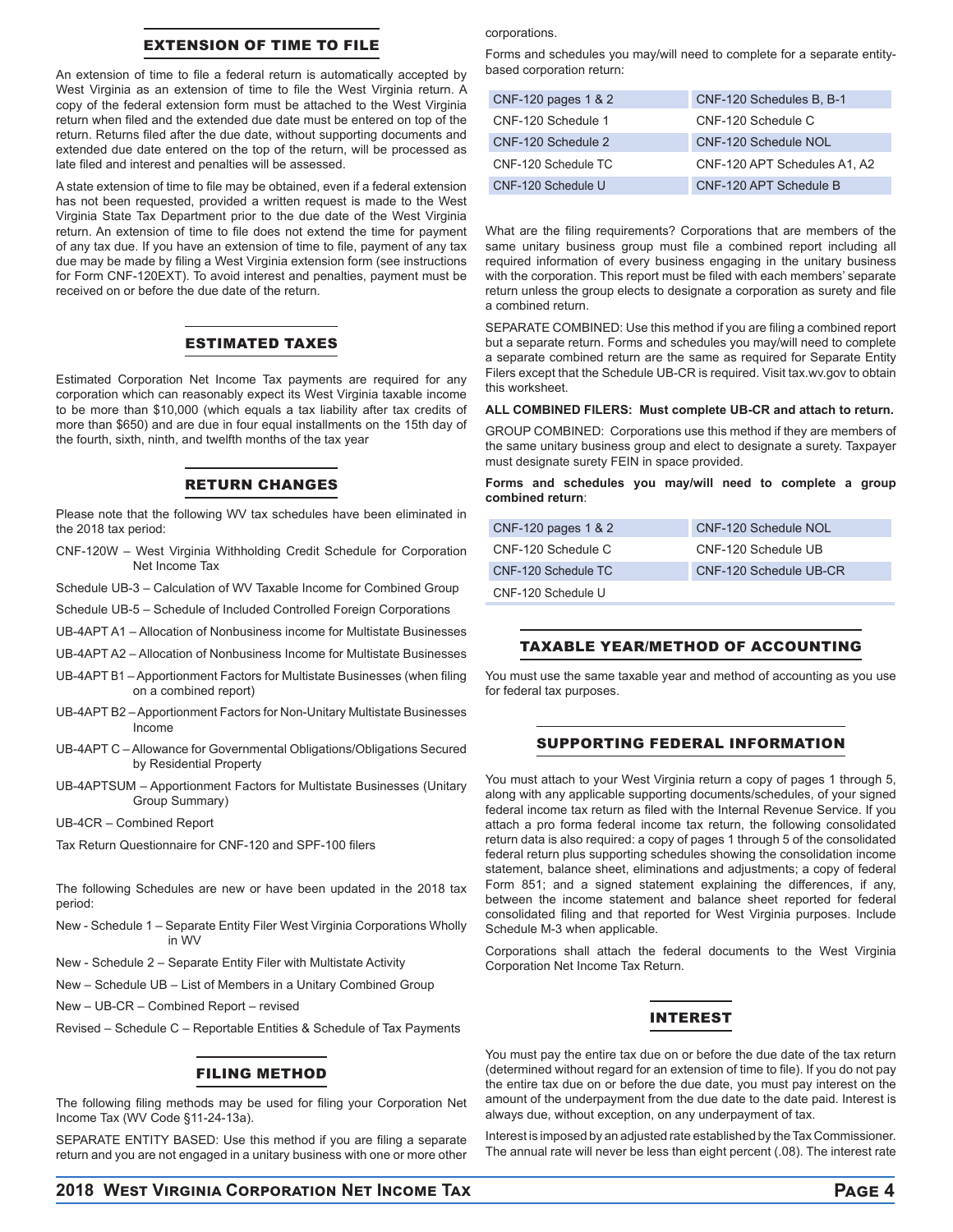will be determined and in effect for periods of six months. Interest rates in effect for various periods are:

| $1/1/92$ to 6/30/92 $-$  | 9% | 7/1/00 to 12/31/01       | 9%     |
|--------------------------|----|--------------------------|--------|
| 7/1/92 to 12/31/95-      | 8% | $1/1/02$ to 6/30/02 $-$  | 8%     |
| $1/1/96$ to $12/31/96$ — | 9% | $7/1/02$ to 12/31/16 -   | 9.5%   |
| 1/1/97 to 12/31/97       | 8% | $1/1/17$ to $12/31/17 -$ | 8%     |
| 1/1/98 to 12/31/98-      | 9% | $1/1/18$ to $12/31/18$ – | 8 7 5% |
| $1/1/99$ to 6/30/00 $-$  | 8% |                          |        |

Contact the West Virginia State Tax Department, Taxpayer Services Division at 1-800-982-8297, for the interest rate in effect for other periods. Also, Administrative Notices may be found online at tax.wv.gov notifying of adjusted interest rates.

#### ADDITIONS TO TAX

LATE FILING. Additions to tax are imposed for failure to file a return on or before the due date (determined with regard to an extension of time to file). On any amount of tax shown to be due on the return, the additions to tax for late filing is five percent (.05) per month or any part of a month not to exceed twenty-five percent (.25).

**LATE PAYMENT.** Additions to tax are imposed for failure to pay all tax shown to be due on a return on or before the due date (determined without regard to an extension of time to file). The additions to tax for late payment is imposed at the rate of one half of one percent (.005) per month or part of a month not to exceed twenty-five percent (.25).

When both the five percent (.05) additions to tax for late filing and the one half of one percent (.005) additions to tax for late payment are imposed, the maximum monthly percent is five percent (.05) not to exceed forty- seven and one-half of one percent (.475) of the tax due.

**FAILURE TO PAY ESTIMATED TAX.** Corporations that are required to make estimated payments of their tax liability are subject to additions to tax for failing to pay at least ninety percent (.90) of their annual tax liability. The additions are imposed at the same rate as interest is imposed. See Form CNF-120U for more information on the additions to tax for underpayment of estimated tax.

#### COMPLETION AND SIGNATURE

All applicable sections of the return must be completed and all required supporting documents must be attached. An incomplete return will not be accepted as timely filed. The return must be signed by an authorized officer. If the return is prepared by someone other than the taxpayer, the preparer must also sign the return and enter his or her complete address.

#### CHANGES MADE BY THE IRS TO FEDERAL RETURN

Any corporation whose reported income or deductions are changed or corrected by the Internal Revenue Service or through renegotiation of a contract with the United States is required to report the change or correction to the West Virginia State Tax Department. This report must be made within ninety days of the final determination by filing an amended/RAR, return and attaching a copy of the revenue agent's report detailing such adjustments.

#### CORPORATE AMENDED RETURNS

A corporation that filed an amended return with the Internal Revenue Service must file an amended return with the West Virginia State Tax Department within ninety days of filing the amended federal return.

• File Form CNF-120, pages 1 and 2, completing all appropriate lines and checking the Amended box under "Return Type" on page 1. Because WV uses barcodes on tax forms it is important to use the appropriate forms for the tax year being amended. Example: You are amending a tax return for the period ending 12-31-2015; use the 2015 CNF-120 forms.

- Note: Tax forms for different years may use different line numbers; read the line instructions carefully.
- If you received a refund, or had an amount credited on the original return, enter that amount on Line 14 of Form CNF-120, page 2.
- Attach all schedules that have amended figures in order to verify the changes made to the return. Example: There was a change made to your Adjustments to Federal Taxable Income; be sure to attach Schedule B with the amended figures.

Amended Returns filed for the purpose of obtaining a refund of an overpayment must be filed within three years of the due date of the return (with regard to an extension of time to file), or two years from the date the tax was paid, whichever expires later. If your Amended Return has a balance due, send the payment along with the tax return.

#### CONSISTENCY IN REPORTING

In completing your West Virginia Corporation Net Income Tax Return, if you depart from or modify past procedures for classifying business income and nonbusiness income, for valuing property or including or excluding property in the property factor, for treating compensation paid in the payroll factor, for including or excluding gross receipts in the sales factor, you must disclose by separate attached schedule detailing the nature and extent of the variances or modifications.

If you make sales of tangible personal property which are shipped into a state in which you are not taxable, you must identify the state to which the property is shipped and report the total amount of sales assigned to such state

#### CONFIDENTIAL INFORMATION

.

Tax information which is disclosed to the West Virginia State Tax Department, whether through returns or through department investigation, is held in strict confidence by law. The State Tax Department, the United States Internal Revenue Service and other states have agreements under which tax information is exchanged. This is to verify the accuracy and consistency of information reported on federal, other state, and West Virginia tax returns.

#### REPORTING WEST VIRGINIA INCOME TAX WITHHOLDING CREDIT

A West Virginia Income Tax Withholding Credit is created when a payment is made by another entity for the benefit of the Corporation filing this return.

**Electronic Filed Returns** – It will be necessary to submit a Form NRW-2, WVK-1 or 1099 as a PDF attachment to your electronic return if you are claiming a withholding credit. These documents will be used to verify the withholding credits claimed on your return.

**Paper Filed Returns** – Enter the total amount of West Virginia tax withheld on your behalf by another entity on your return. A completed NRW-2, WVK-1 or 1099 must be enclosed with your paper return. Failure to submit these documents will result in the disallowance of the withholding credit claimed. Note: Local or municipal fees cannot be claimed as West Virginia income tax withheld. If the withholding source is for a nonresident sale of real estate transaction, a form WV/NRSR must be completed and on file with the State Tax Department prior to submitting a tax return. Additionally, a Federal Schedule D must be submitted. If withholdings are related to form WV/NRSR, please indicate in the box provided on line 12

## **Form CNF-120 Instructions**

Enter beginning and ending tax year dates covered by this return. Clearly print or type your name and address. If filing under extension, enter the extended due date. In the "Check Applicable Boxes" section, mark all that apply to the corporate return being filed.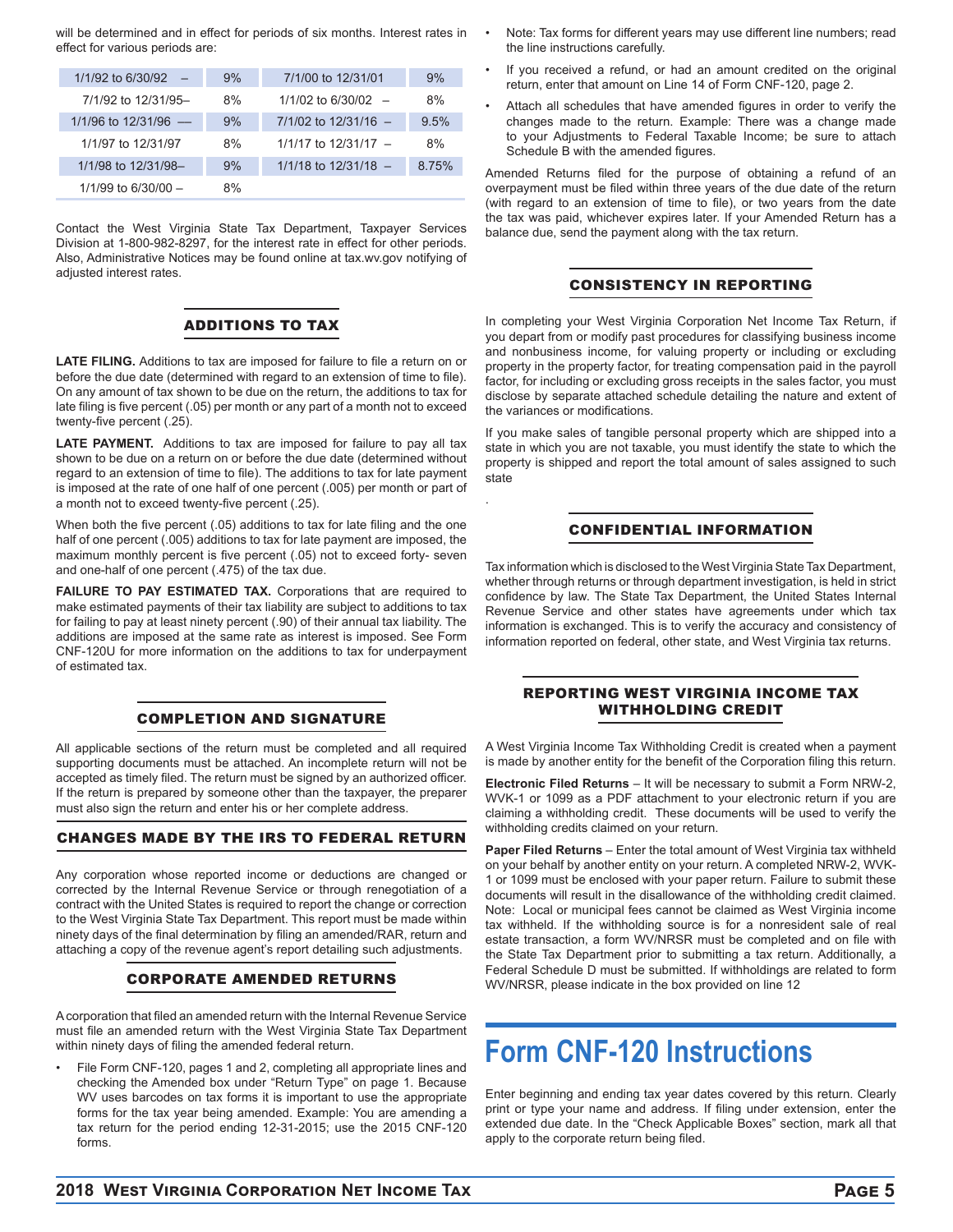Attachments and statements required: Attach all additional information and statements required as part of your Form CNF-120 as they apply to your filing method.

Attach a copy of pages 1 through 5 of your signed federal return (Form 1120), and Schedule M-3 if applicable. If filing separate West Virginia and consolidated federal, attach your pro forma federal, consolidated federal Form 851 (Affiliation Schedule), plus spreadsheets of the income and expenses, and balance sheet entries for EVERY corporation included in the consolidated federal return.

Attach a schedule of other states in which you have property or paid salaries during the taxable year. Indicate those states in which you are filing corporate tax returns based on, or measured by, net income for this taxable year.

Attach a schedule of other states in which you have sales of tangible personal property during the taxable year and in which you are not taxed (e.g. P.L.86-272). Indicate by state the amount of sales not subject to tax.

If filing as a Separate Filer complete Schedule 1 if you are a wholly WV corporation or Schedule 2 if you have multistate activity.

#### SCHEDULE 1–SEPARATE ENTITY FILER WEST VIRGINIA CORPORATIONS WHOLLY IN WV

- Line 1 Enter total taxable income from your federal income tax return Form 1120 or your pro forma return. A "pro forma" return is the return that you would have filed if you had filed your federal return on a separate return basis.
- **Line 2** Enter total increasing adjustments from Form CNF-120, Schedule B, line 12.
- **Line 3** Enter total decreasing adjustments from Form CNF-120, Schedule B, line 25.
- **Line 4** West Virginia adjusted taxable income. Add line1 plus line 2 minus line 3.
- **Line 5** Enter the total from column 6 of Schedule NOL.
- **Line 6** Subtract line 5 from line 4.
- **Line 7** REIT Inclusion and other Taxable income.
- **Line 8 -** Add lines 6 and 7.
- **Line 9** 2018 WV Corporate Tax Rate .065.
- **Line 10** Multiply line 8 by the Corporate Net Income Tax Rate in line 9.
- **Line 1**1Enter the result from column 2, line 15 of completed Form CNF-120TC. The total amount of credits cannot exceed the net income tax on line 10.
- **Line 12** Subtract line 11 from line 10. This is your Adjusted Corporate Net Income Tax. Enter this amount on CNF-120, page 2, line 9.

#### SCHEDULE 2 – SEPARATE ENTITY FILER WITH MULTISTATE ACTIVITY

- Line 1 Enter total taxable income from your federal income tax return Form 1120 or your pro forma return. A "pro forma" return is the return that you would have filed if you had filed your federal return on a separate return basis.
- **Line 2** Enter total increasing adjustments from Form CNF-120, Schedule B, line 12.
- **Line 3** Enter total decreasing adjustments from Form CNF-120, Schedule B, line 25.
- **Line 4** West Virginia adjusted taxable income. Add line1 plus line 2 minus line 3.
- **Line 5** W Total nonbusiness income allocated everywhere (Form CNF-120APT, Schedule A-1, line 9, column 3).
- **Line 6** Subtract line 5 from line 4. This is your total income subject to apportionment.
- **Line 7** Complete Form CNF-120APT Schedule B and enter the result of part 1, line 8; part 2 or part 3, column 3.

\*\*IMPORTANT NOTE REGARDING LINE 7 \*\* Form CNF-120APT, Schedule B must be completed and attached. FAILURE TO ATTACH COMPLETED FORM WILL RESULT IN 100% APPORTIONMENT TO WEST VIRGINIA.

- **Line 8** Line 6 multiplied by line 7
- **Line 9** Enter the result from CNF-120APT from CNF-120APT, Schedule A2, line 13.
- **Line 10** Add lines 8 and 9.
- **Line 11** Enter the total from column 6 of Schedule NOL.
- **Line 12** Subtract line 11 from line 10.
- **Line 13** REIT Inclusion and other Taxable income.
- **Line 14** Add lines 12 and 13.
- **Line 15** 2018 WV Corporate Tax Rate .065.
- **Line 16** Multiply line 14 by the Corporate Net Income Tax Rate in line 15.
- **Line 17** Enter the result from column 2, line 15 of completed Form CNF-120TC. The total amount of credits cannot exceed the net income tax on line 16.
- **Line 18** Subtract line 17 from line 16. This is your Adjusted Corporate Net Income Tax. Enter this amount on CNF-120, page 2, line 9.

#### CNF-120, PAGE 2

- **Line 9** Enter the adjusted Corporate Net Income Tax amount from either Schedule 1, line 12, Schedule 2, line 18 or Schedule UB-CR, total of all groups.
- **Line 10** Prior year carry forward credit from your previous Corporate Net Income Tax return.
- **Line 11**  Enter total estimated tax payments and any extension payment made with Form CNF-120EXT.
- **Line 12 -** Enter the total amount of withholding credit from Form NRW-2, Form WVK-1, and/or Form 1099. Check box if withholding is from **NRSR (nonresident sale of real estate).**
- **Line 13** Add lines 10 through 12. This total MUST match the total payments on Schedule C.
- **Line 14** If this an amended return, enter the amount of an overpayment previously refunded or credited.
- **Line 15** Subtract line 14 from line 13. This is your company's total payments.
- **Line 16** If line 15 is larger than line 9 enter your overpayment here.
- **Line 17** Enter the amount of the overpayment in line 16 that you wish to have credited to 2019 taxes.
- **Line 18** Enter the amount of the overpayment in line 16 that you wish to have refunded (subtract line 17 from line 16).
- **Line 19 I**f line 15 is smaller than line 9, enter the tax due on this line.
- Line 20 Determine the amount of interest due. For information regarding interest, see the general information on page 4 of this instruction booklet.
- **Line 21** Determine additions to tax due. For information regarding additions to tax, see the general information on page 5 of this instruction booklet.
- Line 22 Enter the amount of penalty for underpayment of estimated tax from Form CNF-120U, line 6.
- **Line 23** Add lines 19 through 22. This is the balance due with this return. Make check payable to West Virginia State Tax Department or see www.tax.wv.gov for other payment options.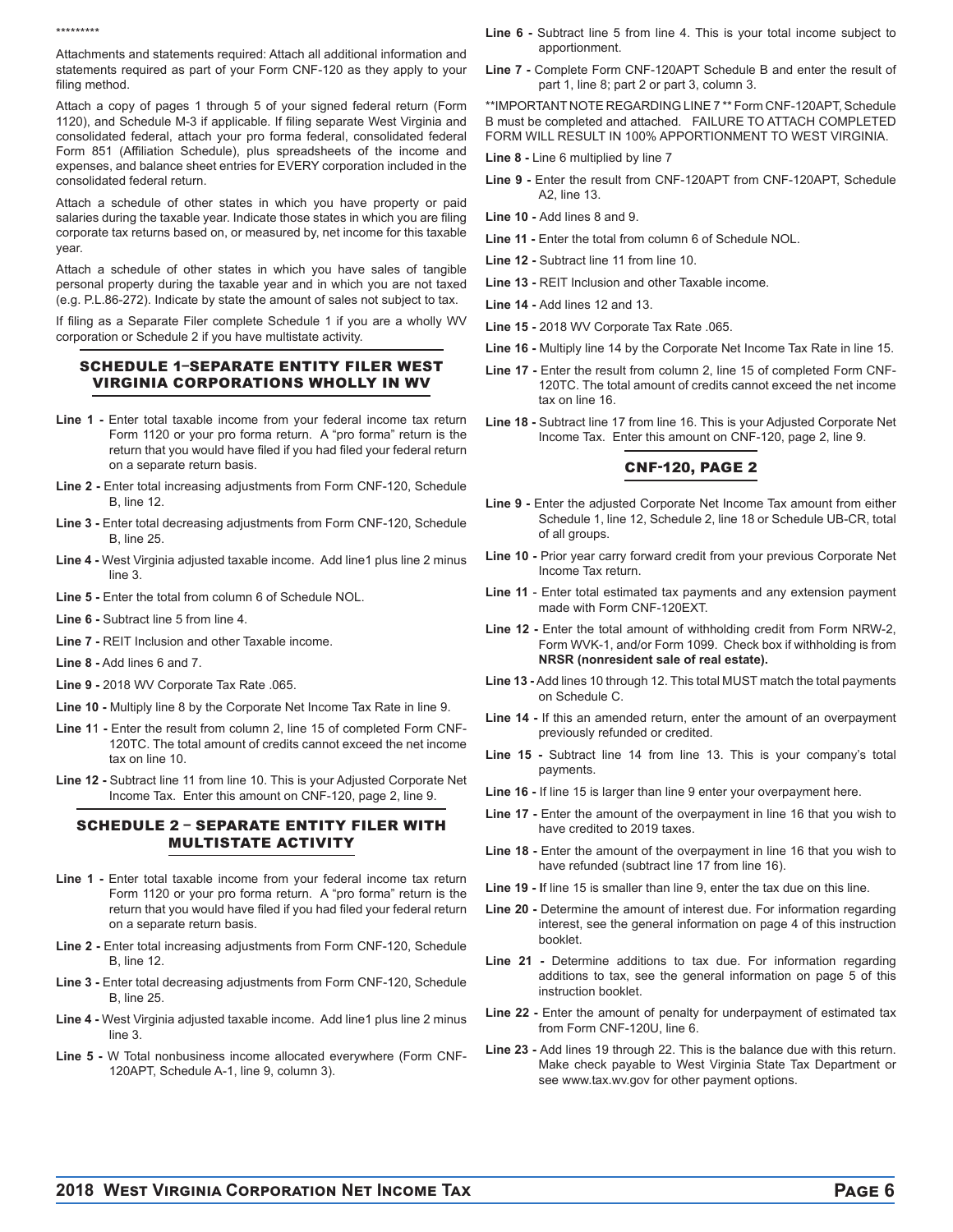#### SCHEDULE B: ADJUSTMENTS TO FEDERAL TAXABLE INCOME

#### **ADJUSTMENTS INCREASING FEDERAL TAXABLE INCOME**

- **Line 1** Enter exempt interest or dividends from any state or local bonds or securities from your federal return Form 1120, Schedule K or on Schedule M-1.
- **Line 2** Enter the amount of US Government obligation interest or dividends not exempt from state tax, less any related expenses not deducted on the federal return. Attach supporting documentation.
- **Line 3 -** Attach an itemized schedule of taxes and licenses from line 17 of your federal income tax return, Form 1120 or pro forma Form 1120.
- **Line 4** Taxpayers can elect to expense the cost of certain air and water pollution control facilities located in West Virginia in the year in which the cost of acquisition, construction or development was paid or incurred. Eligible air and water pollution control facilities are those located in West Virginia that are "certified pollution control facilities" as defined by Section 169 of the Internal Revenue Code. If this election is made, the total amount of any federal deduction for depreciation or amortization of such facilities is disallowed. The election is made on the return for the year in which the cost is paid or incurred. Once made, the election or non-election is irrevocable.

A taxpayer who reports all income to this state will make the adjustments for the cost of the facilities on CNF-120 Schedule B, line 20. The depreciation or amortization on the facilities, including that attributable to cost expensed this year as well as prior years, deducted on the federal return, is entered on CNF-120 Schedule B, line 4. A taxpayer who is subject to allocation and apportionment makes the adjustment for the cost of the facilities on Form CNF-120APT Schedule A-2, line 10, column 3. The depreciation or amortization on the facilities deducted on the federal return for this year as well as previous years, is entered on Form CNF120APT Schedule A-2, lines 11and 12 of column 3.

- **Line 5** Corporations which are exempt from federal income tax are also exempt from West Virginia Corporation Net Income Tax. If such a corporation has unrelated business taxable income (as defined by Section 512 of the Internal Revenue Code), they must pay West Virginia Corporation Net Income Tax on the unrelated business taxable income. Enter the unrelated business taxable income as reported on Federal Form 990T.
- **Line 6** Enter the amount of Net Operating Loss from Federal Form 1120, line 29a.
- **Line 7** If you claim the West Virginia Neighborhood Investment Program Tax Credit, any deduction, decreasing adjustment, or decreasing modification taken on your federal return for any charitable contribution made to such Neighborhood Investment Program and for which the West Virginia credit is claimed, must be added back on this line.
- **Line 8** Taxpayers with foreign source income must adjust their federal taxable income by the amount of their taxable income or loss from sources outside the United States. In determining foreign source income, the provisions of Sections 861, 862, and 863 of the Internal Revenue Code apply.

#### Complete the following worksheet.

#### **FOREIGN SOURCE INCOME WORKSHEET**

| 1 Taxable income from sources<br>outside the United States |  |
|------------------------------------------------------------|--|
| 2. LESS foreign dividend gross-up                          |  |
| 3. LESS subpart F income                                   |  |
| 4. West Virginia adjustment                                |  |

If the amount on line 4 of the worksheet is a positive figure, enter it on CNF-120, Schedule B, line 19. If it is a negative figure, enter the amount of the loss on CNF-120, Schedule B, line 8 without the negative sign.

Attach copies of Federal Form 1118 to support your calculation. If you did not file Federal Form 1118, you must prepare and file a pro forma Federal Form 1118 to support your adjustment. If you filed a consolidated Federal Form 1118 and file separate or unitary West Virginia returns, attach both the true consolidated and a pro forma Federal Form 1118 to support your adiustment.

- **Line 9** Enter the amount of foreign taxes as deducted on your Federal Form 1120.
- **Line 10** Add back for expenses related to certain REIT's and regulated investment companies and certain interest and intangible expenses (WV Code §11-24-4b).
- **Line 11** Other increasing adjustments. Please submit a statement of explanation for any amount entered with your return.
- **Line 12** Add lines 1 through 11. Enter the total on Form CNF-120, Schedule 1, line 2 or CNF-120, Schedule 2, line 2.

#### **ADJUSTMENTS DECREASING FEDERAL TAXABLE INCOME**

- Line 13 Enter the amount of refund or credit of income taxes or taxes based upon net income imposed by this state or any other jurisdiction included in federal taxable income. Attach supporting documentation.
- **Line 14** Enter the amount of interest expense on obligations or securities of any state or its political subdivisions disallowed in determining federal taxable income. Attach supporting documentation.
- Line 15 Enter the amount of US Government obligation interest or dividends included in federal but exempt from state tax, less related expenses deducted on your federal return. Attach supporting documentation.
- Line 16 Enter total salary expense not allowed on your federal return due to claiming the federal jobs credit and include a copy of Federal Form 3800 or 5884. Note: this decreasing adjustment is only applicable to the Work Opportunity Credit from Federal Form 5884.
- **Line 17** Enter the total foreign dividend gross-up (IRC Section 78) from Federal Form 1120.
- **Line 18** Enter the total subpart F income (IRC Section 951) from Federal Form 1120.
- **Line 19** See instructions for CNF-120 Schedule B, line 8. If Foreign Source Income from worksheet line 4 is positive, enter amount here.
- **Line 20** See instructions for CNF-120 Schedule B, line 4. Multistate corporations must use CNF-120APT, Schedule A-2, line 10.
- **Line 21** A decreasing adjustment to federal taxable income is allowed for employer contributions to a medical savings account established pursuant to WV Code §33-16-15, to the extent included in federal taxable income, less any portion of the employer's contributions withdrawn for purposes other than payment of medical expenses. The amount taken as a decreasing adjustment may not exceed the maximum amount that would have been deducted from the corporation's federal taxable income if the aggregate amount of the corporation's contributions to individual medical savings accounts established under WV Code §33-16-15 had been contributions to a qualified plan as defined under the Employee Retirement Income Security Act of 1974 (ERISA), as amended.
- **Line 22** Other decreasing adjustments. Please submit a statement of explanation for any amount entered with your return.
- **Line 24** Taxpayers that own certain tax-exempt government obligations and obligations secured by certain residential property located in West Virginia can take a special allowance that further reduces federal taxable income. Complete Form CNF-120, Schedule B-1 to determine the amount of the allowance.
- **Line 25** Add lines 23 and 24. Enter the amount here and on CNF-120, Schedule 1, line 3 or CNF-120, Schedule 2, line 3.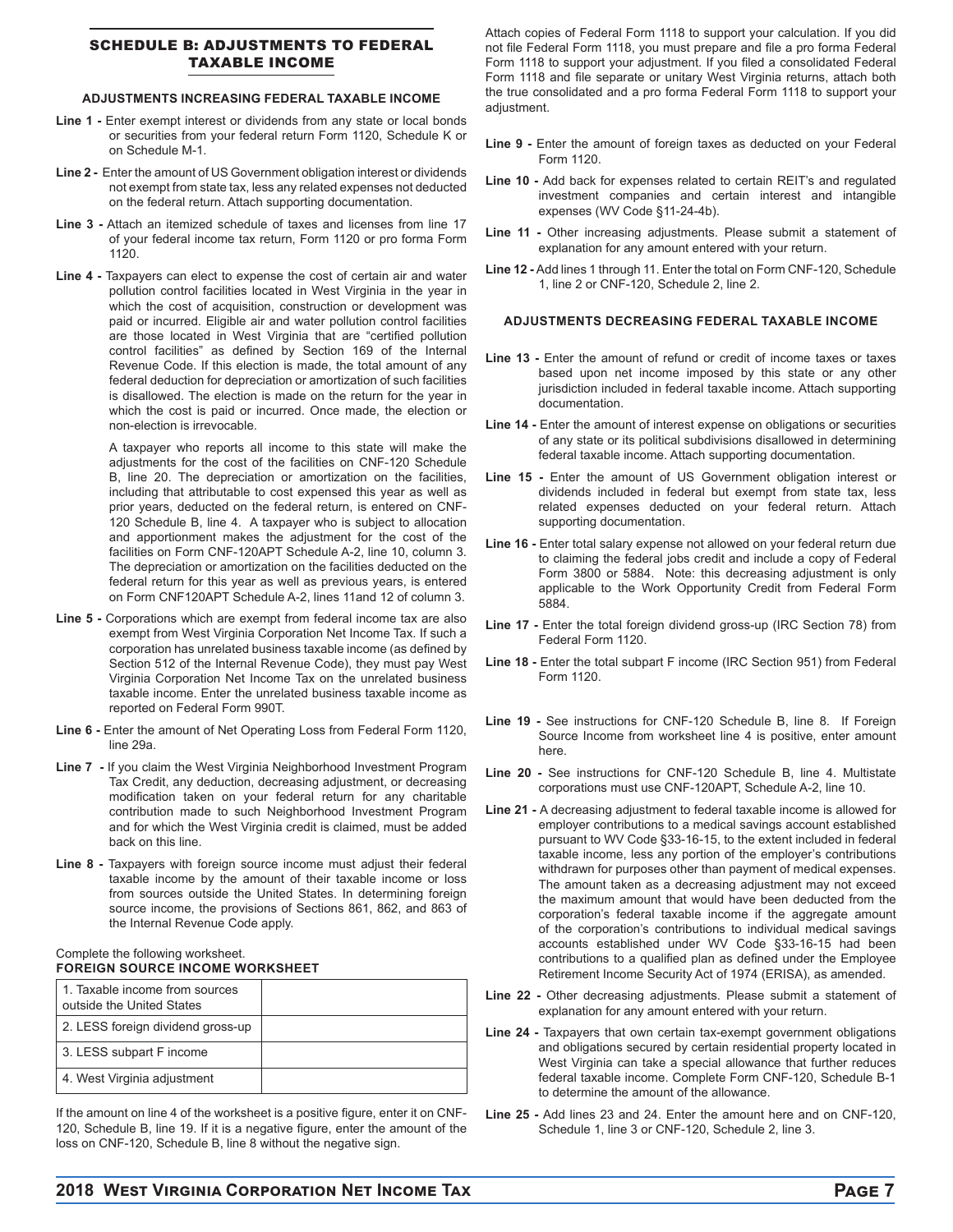#### SCHEDULE B-1 ALLOWANCE FOR GOVERNMENTAL OBLIGATIONS/OBLIGATIONS SECURED BY RESIDENTIAL PROPERTY (§ 11-24-6 (F)))

Taxpayers that own certain tax-exempt government obligations and obligations secured by certain residential property located in West Virginia can take a special allowance that further reduces federal taxable income. Complete CNF-120 Schedule B-1 to determine the amount of the allowance. The value of these obligations and loans is determined using the average of the monthly beginning and ending account balances. These account balances are determined at cost in the same manner that such obligations, investments and loans are reported on the balance sheet of your federal tax return.

- Lines 1 4 Attach copy of worksheets supporting the calculation of average monthly balance.
- **Line 6** Average the beginning and ending balance of Federal Form 1120, Schedule L, line 15.
- **Line 8** CNF-120, Schedule 1, line 1 or Schedule 2, line 1 plus CNF-120, Schedule B, line 12 minus line 23, plus Form CNF-120APT, Schedule A-2, lines 10, 11, and 12.

#### SCHEDULE C – REPORTABLE ENTITIES AND SCHEDULE OF TAX PAYMENTS

Use this schedule to list any Corporation Net Income Tax payments made which the taxpayer is applying to this return. List the following for each payment: name of corporation making payment; FEIN of corporation making the payment; date of payment; type of payment (application of overpayment from prior year, estimated payment, extension payments made with an extension return or withholding credits claimed on return); and amount of payments. The total amount of payments must equal the amount reported on Form CNF-120, line 13.

If any boxes were checked in the Reportable Entities Section of page 1, the names and FEIN of the reportable entities must be entered on Schedule C, even if no payments were applicable to those entities.

#### CNF-120TC: SUMMARY OF CORPORATION NET INCOME TAX CREDITS

The CNF-120TC, Summary of Corporation Net Income Tax Credits, is a form used by corporations to summarize the tax credits that they claim against their Corporation Net Income Tax liability. In addition to completing the CNF-120TC, each tax credit has a schedule or form that is used to determine the amount of credit that can be claimed. Please note that some tax credit schedules require a completed application to be submitted and approved before the tax credit schedule can be filed. Both the CNF-120TC and the appropriate credit calculation schedule(s) or form(s) must be attached to your return in order to claim a tax credit.

**Line 15 -** Total credits: Add lines 1 through 14. Enter the amount in column 2, Credits Used, on CNF-120TC, line 15. For additional information and a copy of the tax credit schedules and applications please visit tax.wv.gov.

#### SCHEDULE NOL: CORPORATION NET TAX WV NET OPERATING LOSS CARRYFORWARD CALCULATION (§11-24-6(D))

**Who should complete Schedule NOL?** All corporations claiming a West Virginia net operating loss carry forward deduction on Form CNF-120, Schedule 1, line 5, CNF-120, Scedule 2, line 11 or Schedule UB-CR, column 16 must complete this schedule to support their net operating loss deduction. Schedule NOL is not a claim for refund. It is a calculation schedule to support the net operating loss carryforward deduction.

Any amount claimed as a federal net operating loss deduction must be added back to federal taxable income on West Virginia Form CNF-120, Schedule B, line 6. The West Virginia net operating loss carryforward deduction is entered on Form CNF-120, Schedule 1, line 5, Schedule 2,

line 11 or Schedule UB-CR, column 16 of each applicable group.

Taxpayers now have a West Virginia election as to the carryback or carryforward of the West Virginia net operating loss deduction. For losses incurred in taxable years beginning after August 5, 1997, the carryback period is two years and the carryforward period is 20 years. If the election is made to not carryback any part of the loss, the carryforward period is 20 years. For losses incurred in taxable years beginning on or before August 5, 1997, the carryback period is 3 years and the carryforward period is 15 years.

Beginning in the 2018 tax period, West Virginia has eliminated the two year carry back option. As of 2018, West Virginia NOL generated can be carried forward indefinitely.

A net operating loss deduction of a multistate corporation is subject to West Virginia allocation and apportionment rules.

The West Virginia net operating loss deduction is limited to net operating losses incurred by a corporation which did business in West Virginia and filed Corporation Net Income Tax Returns in prior taxable years.

The amount of net operating loss deduction available to an affiliated group, which elects for the first time to file a consolidated return for a taxable year ending after July 1, 1988, is limited to the net operating losses incurred by members of the affiliated group which did business in West Virginia and filed separate West Virginia returns in prior years.

A West Virginia net operating loss deduction will not be allowed for net operating losses of those members of the affiliated group which did no business in West Virginia in prior taxable years and were not required to file West Virginia Corporation Net Income Tax Returns.

**SRLY RULES.** The separate return limitation years (SRLY) rules set forth in Treasury Regulation §1.1502 apply in determining the allowable West Virginia net operating loss deduction.

When the SRLY rules apply, a member of an affiliated group's net operating loss carried forward from its separate return year can only offset that portion of the taxable income attributable to that member of the group.

**Schedule NOL** is designed to support the claiming of a West Virginia net operating loss carryforward deduction by providing information on the year of the loss and how the loss was/is being used. Enter on Schedule NOL those loss years that give rise to the current taxable year's net operating loss carryforward deduction.

- Column 1. Year of loss. Enter in column 1 the applicable tax year ending date(s) for the year(s) that you had net operating loss(es).
- Column 2. Enter name and FEIN of the Consolidated Parent Corporation if you filed a consolidated return prior to 2009 and had a West Virginia Net Operating Loss or enter name and FEIN of all separate members' West Virginia net operating losses that filed separately prior to 2009.
- Column 3. Amount of West Virginia net operating loss. Enter the amount of West Virginia net operating loss that corresponds to the year of the loss shown in Column 1.
- Column 4. Amount carried back to years prior to loss year. Enter the total amount of loss for the taxable year entered in column 1 that was carried back to a year, or years prior to the year of the actual loss.
- Column 5. Amount carried forward to years prior to this year. Enter the total amount of loss for the taxable year entered in column 1 that was carried forward to a year, or years, prior to the current taxable year.
- Column 6. Amount being used this year. Enter the amount of loss for the taxable year entered in column 1 that is being used to offset West Virginia taxable income for the current taxable year.
- Column 7. Remaining unused net operating loss. Enter the amount of loss for the tax year entered in column 1 that remains to be carried to a taxable year subsequent to the current taxable year.

#### **TOTAL NET OPERATING LOSS CARRYFORWARD DEDUCTION FOR CURRENT TAXABLE YEAR.**

The amount of the West Virginia net operating loss carryforward deduction claimed on Form CNF-120, Schedule 1, Schedule 2 or Schedule UB-CR of the current year's tax return must equal the sum of Form CNF-120, Schedule NOL, column 6. In no instance may the West Virginia net operating loss carryforward deduction reduce West Virginia taxable income below zero.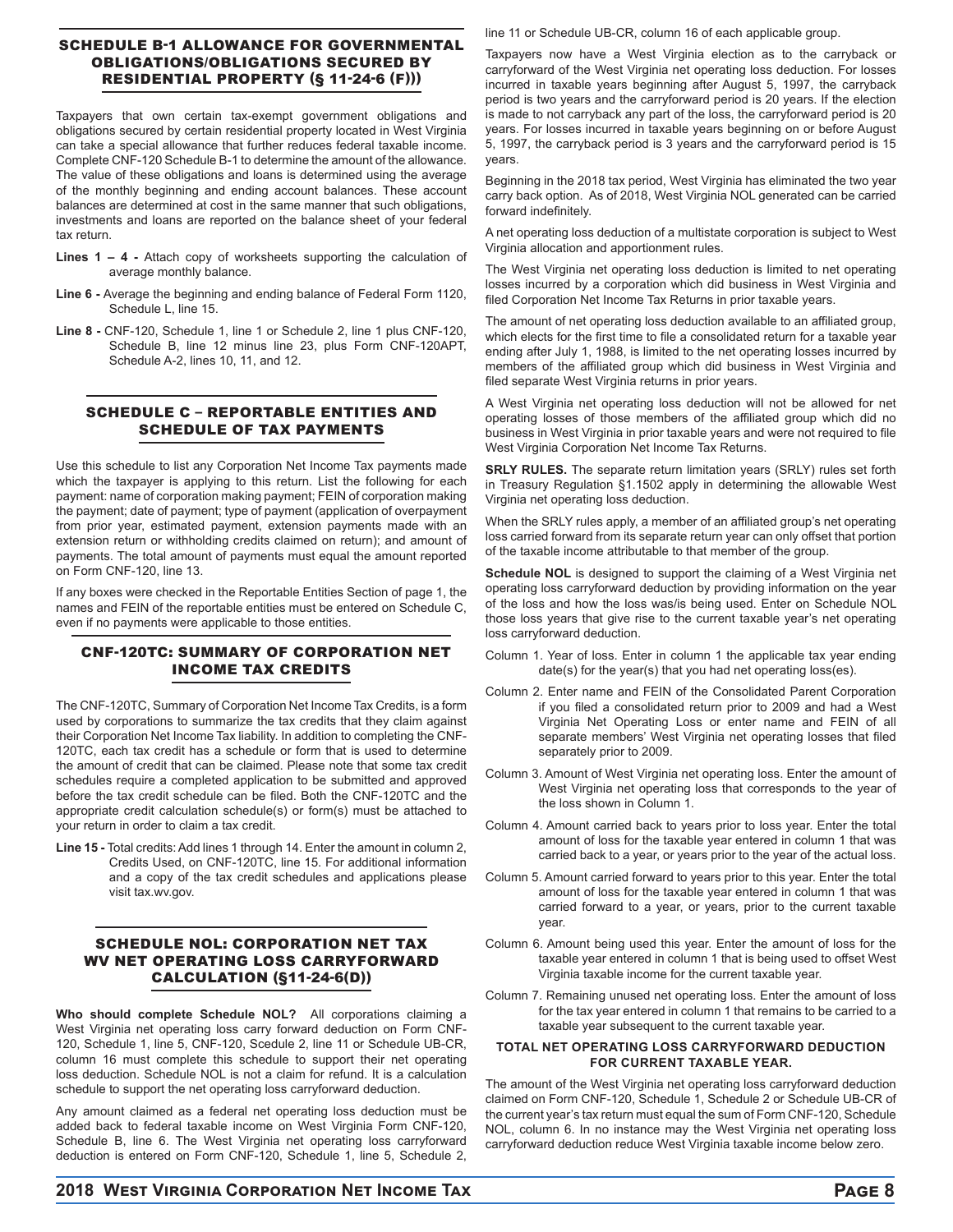**Net operating loss carryback.** Generally, a taxpayer having a net operating loss must first carry back that loss to the two preceding tax years before carrying the loss forward. A refund initiated by a net operating loss carry back must be claimed within three years from the original due date of the return for the loss year (with regard to an extension) by the filing of Form CNF-139. Please note: It is not necessary to file an amended return when filing Form CNF-139.

Special legislative changes made during 1993 have limited the amount of net operating loss that can be carried back when the loss is incurred in a taxable year beginning after December 31, 1992. No more than \$300,000 of net operating loss from any taxable year beginning after December 31, 1992 may be carried back to any previous taxable year.

#### CNF-120 APT – ALLOCATION AND APPORTIONMENT FOR MULTISTATE CORPORATIONS

#### **SCHEDULES A1 & A2 – ALLOCATION OF NONBUSINESS INCOME**

If your business activities take place both within and without West Virginia and you are also taxable in another state, certain items of nonbusiness income that are included in federal taxable income are directly allocated. All other income must be apportioned.

Business income arises from transactions and activities in the regular course of the corporation's trade or business and include income from tangible and intangible property if the acquisition, management or disposition of the property constitutes integral parts of the corporation's trade or business.

Nonbusiness income includes all income that is not properly classified as business income less all expenses attributable to the production of this income. Nonbusiness income is allocated to West Virginia if (1) the corporation's commercial domicile, the principal place from which the trade or business is managed is located in West Virginia; or (2) property creating the nonbusiness income is utilized in West Virginia. Nonbusiness income from real property is allocated to West Virginia if the corporation's commercial domicile is located in West Virginia, or, in the case of patents or copyrights, if they are used in West Virginia.

For a detailed discussion of allocation of nonbusiness income, you may request a copy of Publication TSD-392, "Corporation Net Income Tax Nonbusiness Income", by contacting our Taxpayer Services Division or online at tax.wv.gov.

Determine nonbusiness income allocated to West Virginia and outside West Virginia by completing Form CNF-120APT, Schedules A1 and A2. Only those types of nonbusiness income listed on Form CNF-120APT, Schedules A1 and A2 can be allocated. Any other types of income that the corporation classifies as nonbusiness must be apportioned.

- **Line 9** Enter the amount from Form CNF-120APT, Schedule A1, column 3, line 9 on Form CNF-120, Schedule 2, line 5.
- **Line 13** Enter the amount from Form CNF-120APT, Schedule A2, column 3, line 13 to Form CNF-120, Schedule 2, line 9.

#### **SCHEDULE B – APPORTIONMENT FORMULA**

If your business activities take place both within and without West Virginia and you are also taxable in another state, all net income, after deducting those items of nonbusiness income allocated on Form CNF-120APT, Schedules A1 and A2 must be apportioned to West Virginia by using the appropriate apportionment formula. Completion of CNF-120, Schedule B is required even if apportionment is zero.

Special apportionment formulas apply to motor carriers and to financial organizations. If you are filing for a financial organization, follow the apportionment instructions for Form CNF-120APT, Schedule B, Part 3. If you are filing for a motor carrier, follow the apportionment instructions for Form CNF-120APT Schedule B, Part 2.

All other multistate corporations will use the standard apportionment formula of payroll, property, and sales, with the sales factor double weighted, and will complete CNF-120APT, Schedule B Parts 1 through 3 as applicable.

Petitioning for an alternate method of apportionment. To use an alternate method of allocation and apportionment, you must petition the Tax Commissioner to use some other basis to determine your taxable net income. Your petition for an alternate method must be filed no later than the normal due date of your return. You must have written permission to use

an alternate apportionment method before filing your return. Permission will only be granted if you can show that the statutory formula does not properly reflect your taxable income, and if the alternate method properly and fairly shows your West Virginia taxable income.

Your petition should include your name and address, state of incorporation and principle place of business, a description of the kind(s) of business in which you are engaged, a detailed statement of how sales are made in West Virginia, a computation of your West Virginia taxable income using the statutory apportionment formula and using your proposed alternate formula, and a summary of the facts that support your position.

Send your petition to West Virginia State Tax Department, Tax Account Administration Division, Corporate Tax Unit, PO Box 1202, Charleston, WV 25324-1202.

#### **MULTISTATE CORPORATIONS – FOUR FACTOR FORMULA**

**Part 1 – To determine your West Virginia apportionment percentage, first** determine the following factors:

**Property Factor.** Property includes all real and tangible personal property owned or rented and used during the taxable year to produce business income. Property used in connection with the items of nonbusiness income allocated in Form CNF- 120APT, Schedule A1 and A2 shall be excluded from the factor.

Property must be included in the property factor if it is actually used or is available for or capable of being used during the taxable year. Property held as reserves, standby facilities or reserve sources of materials must be included. Property or equipment under construction (except goods in process that can be inventoried) must be excluded until it is actually used to generate business income. Movable property, such as tools, construction equipment and trucks, used both within and without West Virginia, shall be included in the numerator of the fraction on the basis of total time within the state during the taxable year.

Property owned is valued at original cost. Property rented is valued at eight times the net annual rental rate. Leasehold improvements are considered property owned and are included at their original cost. Generally, original cost is the basis of the property for federal income tax purposes at the time of acquisition and adjusted by subsequent capital additions of improvements and partial dispositions by reason of sale, exchange, abandonment, etc. As a general rule, property is included in the factor by averaging its value at the beginning and ending of the taxable period. The Tax Commissioner may require or allow averaging by monthly values if such a method is required to properly reflect the average value of the taxpayer's property for the taxable year.

**Line 1 -** Divide column 1 by column 2 and enter result in column 3. State the result as a decimal and round to six (6) places after the decimal.

**Payroll Factor.** The payroll factor shall include the amount of compensation paid to employees during the taxable year. The total amount paid is determined upon the basis of the taxpayer's accounting method for federal income tax purposes. If you have adopted the accrual method of accounting for federal purposes, all compensation shall be deemed to have been paid. Compensation may be included in the payroll factor by use of the cash basis only if you have permission from the Tax Commissioner for an alternate method of apportionment. Compensation means wages, salaries, commissions, and other forms of remuneration paid to employees for personal services. Payments made to an independent contractor or any other person not properly classified as an employee are excluded. Only **amounts paid directly to employees are included in the payroll factor.** Do not include compensation paid to employees engaged exclusively in an activity that generates nonbusiness income that you allocated on Form CNF-120APT, Schedules A1 and A2.

**The denominator** (column 2) of the payroll factor is the total compensation paid by the taxpayer during the taxable year, as shown on the federal income tax return filed with the Internal Revenue Service and as reflected in the schedule of wages and salaries and that portion of the cost of goods sold which reflect compensation.

**The numerator** (column 1) of the payroll factor is the total amount paid in this state during the taxable year by the taxpayer for compensation. Compensation is paid in this state if any of the following tests, applied consecutively, are met:

- a. The employee's service is performed entirely within this state;
- b. The employee's service is performed both within and without this state, but the service performed without this state is "incidental" to the employee's service within this state (the word incidental means any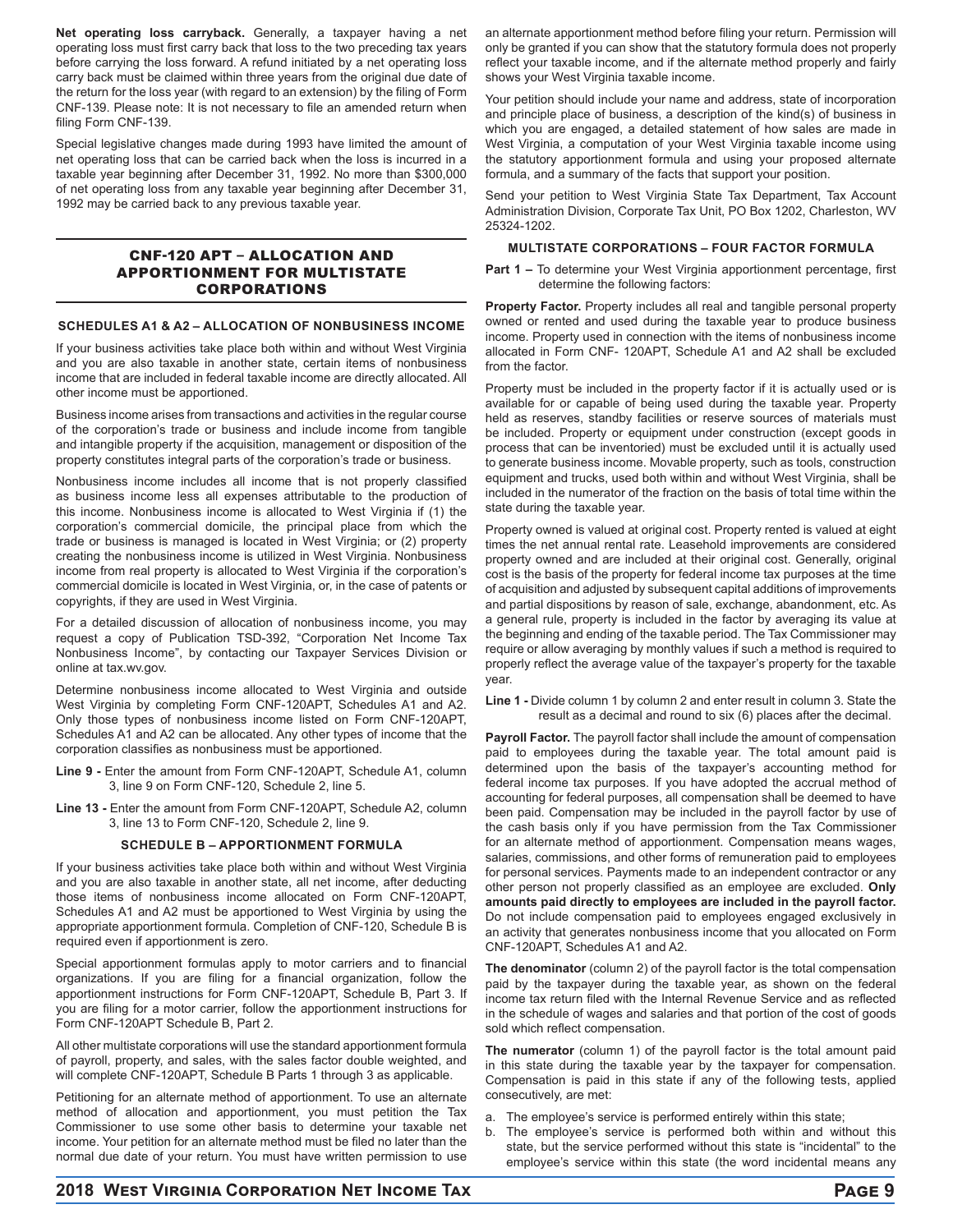service which is temporary or transitory in nature or which is rendered in connection with an isolated transaction);

- c. If the employee's services are performed both within and without this state, the employee's compensation will be attributed to this state:
	- 1. If the employee's base of operations is in this state;
	- 2. If there is no base of operations in any state in which part of the service is performed, but the place from which the service is directed or controlled is in this state; or
	- 3. If the base of operations or the place from which the service is directed or controlled is not in any state in which some part of the service is performed, but the employee's residence is in this state.

Base of operation is the place from which the employee starts their work and to which they customarily return in order to receive instructions or communications from customers or others, or to replenish stock or other materials, repair equipment, or perform any other functions necessary to the exercise of their trade or profession at some other point or points.

Determine the payroll factor by entering the appropriate amounts on line 2. Enter West Virginia payroll in column 1 and payroll everywhere in column 2.

**Line 2 -** Divide column 1 by column 2 and enter result in column 3. State the result as a decimal and round to six (6) places after the decimal

**Sales factor.** The term "sales" means all gross receipts of the taxpayer that are business income. The sales factor includes all gross receipts derived from transactions and activity in the regular course of your trade or business, less returns and allowances. Do not include interest or dividends from obligations of the United States government, which are exempt from taxation in West Virginia, or gross receipts from an activity that produced nonbusiness income that you allocated on Form CNF-120APT, Schedules A1 and A2.

**The denominator** (column 2) of the sales factor includes all gross receipts derived from transactions and activity in the regular course of your trade or business that was reflected in your gross income reported and as appearing on your federal income tax return unless otherwise excluded. Sales of tangible personal property delivered or shipped to a purchaser within a state in which you are not taxed (e.g. under Public Law 86-272) are to be excluded from the denominator.

**The numerator** (column 1) of the sales factor includes all gross receipts attributable to West Virginia and derived from transactions and activity in the regular course of your trade or business. All interest income, service charges or time-price differential charges incidental to such gross receipts must be included regardless of the place where the accounting records are maintained or the location of the contract or other evidence of indebtedness.

**Sales of tangible personal property.** Gross receipts from sales of tangible personal property are in West Virginia (1) if the property is received in West Virginia by the purchaser (except sales to the United States government) regardless of the F.O.B. point or other conditions of sales; or (2) if the property is shipped from an office, store, warehouse, factory, or other place of storage in West Virginia and the purchaser is the United States government.

Sales within West Virginia are generally determined on a destination basis. If the purchaser picks up or otherwise receives the property in West Virginia, the sale is treated as taking place in this state. If the property is delivered by common carrier or other means of transportation, the place at which the property is received, after all transportation is completed, is the place where the sale took place. Direct delivery in West Virginia, other than for purposes of transportation, to a person or firm designated by a purchaser, constitutes delivery to the purchaser in West Virginia regardless of where title passes or other conditions of sale. Direct delivery outside West Virginia, to a person or firm designated by a purchaser, does not constitute delivery to a person in this state.

**Other sales.** Gross receipts from transactions other than sales of tangible personal property are attributable to West Virginia if (1) the income producing activity which gives rise to the receipts is performed entirely in West Virginia; (2) the income producing activity is performed both in and outside West Virginia and a greater portion of the income producing activity is performed in this state than in any other state, based on cost of performance; or (3) if the sale constitutes business income to the taxpayer, or the taxpayer is a financial organization subject to the special apportionment rules. Refer to West Virginia Code §11-24-7 for a discussion of income producing activity and cost of performance.

Gross receipts from the sale, lease, rental, or licensing of real property are in West Virginia if the real property is located in this state. Gross receipts from the rental, lease or licensing of tangible personal property are in West Virginia if the property is located in this state. If such property is both within and without West Virginia during the rental, lease or licensing period, gross receipts attributable to West Virginia shall be determined based upon the total time within the state during the taxable year. Gross receipts for the performance of personal services are in West Virginia if such services are performed in this state.

Determine the sales factor by entering the appropriate amount on line 3. Enter West Virginia sales in column 1 and sales everywhere in column 2.

**Line 3 -** Column 2. Total Sales. This amount when added to the total gross nonbusiness income as shown on CNF-120APT, Schedule A1, line 9, must equal the sum of your items of gross income as reported on your federal income tax return. Any differences must be noted and explained in an attachment to your return.

| Sum of gross income items on<br>federal return                    |
|-------------------------------------------------------------------|
| Less total allocated income (CNF-<br>120APT, Schedule A1, line 9) |
| Equals Form CNF-120APT,<br>Schedule B, line3, column 2            |

- **Line 4** Enter the total gross receipts from sales of tangible personal property delivered or shipped to a purchaser within a state in which you are not taxed (e.g. Public Law 86-272). This is the throw out rule per WV Code §11-24-7(e)(11)(B) and §11-23-5(l)(2).
- **Line 5** In column 1, enter the amount from line 3. In Column 2, subtract line 4 from line 3 and enter the difference. Divide column 1, line 5 by column 2, line 5 and enter the result in column 3, line 5. State the result as a decimal and round to six (6) places after the decimal.
- **Line 6** Enter line 5 again.

**Line 7 -** Add column 3, lines 1, 2, 5, and 6 and enter the sum in column 3.

**Line 8 -** Divide the six (6) digit decimal from column 3, line 7 by the number 4, reduced by the number of factors, if any, showing zero in column 2, lines 1, 2, 5, and 6. Enter the six (6) digit decimal fraction here and on Form CNF-120, Schedule 2, line 7.

#### **MOTOR CARRIERS – SPECIAL SINGLE FACTOR FORMULA**

**PART 2 – VEHICLE MILES.** Motor carriers of property or passengers are subject to special apportionment rules. Motor carriers must apportion their business income by using a single factor formula of vehicle miles.

A motor carrier is any person engaged in the transportation of passengers and/or property for compensation by a motor propelled vehicle over roads in West Virginia, whether on a scheduled route or otherwise. The term "vehicle miles" means the operations of a motor carrier over one mile.

The special apportionment formula for motor carriers does NOT apply if:

- a. The motor carrier neither owns nor rents any real or tangible personal property located in West Virginia, has made no pickups or deliveries within West Virginia, and has traveled less than 50,000 miles in West Virginia during the taxable year; or
- b. The motor carrier neither owns nor rents any tangible personal property located in West Virginia except vehicles and made no more than 12 trips into or through West Virginia during the taxable year.

Under either (A) or (B), the mileage traveled in West Virginia may not be more than five percent (.05) of the total vehicle miles traveled in all states during the taxable year.

Determine the apportionment factor by entering the appropriate vehicle miles for West Virginia in column 1, and vehicle miles everywhere in column 2.

Divide column 1 by column 2 and enter the result in column 3. State the result as a decimal fraction and round to six (6) places after the decimal. Enter the six (6) digit decimal fraction from column 3 on CNF-120, Schedule 2, line 7.

#### **FINANCIAL ORGANIZATIONS – SPECIAL SINGLE FACTOR FORMULA**

**PART 3 – GROSS RECEIPTS.** Financial organizations subject to apportionment must apportion their business income by using a single factor gross receipts formula.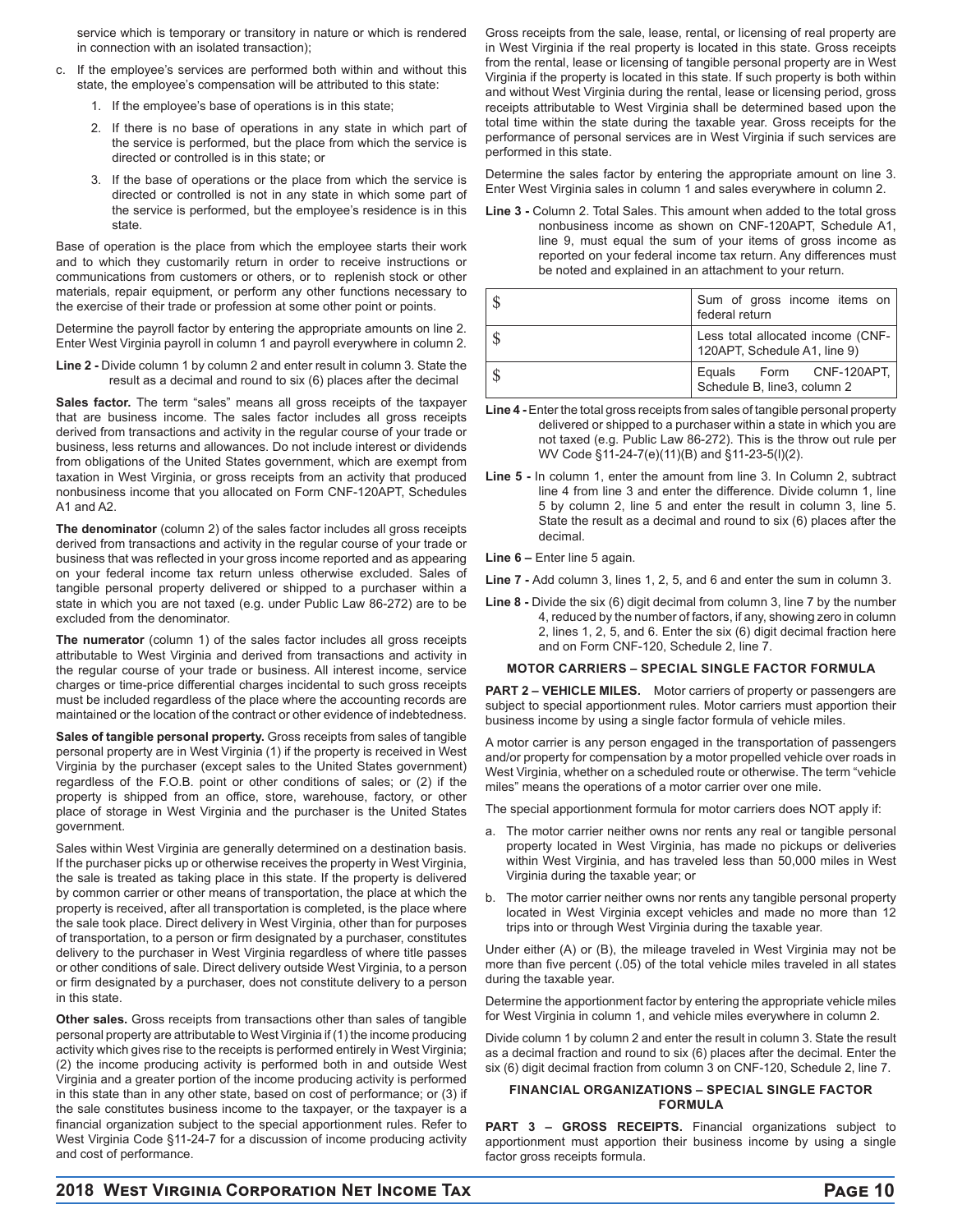A financial organization is any holding company or regulated financial corporation or subsidiary thereof, or any corporation deriving more than fifty percent (.5) of its gross receipts from one or more of the following:

- 1. Making, acquiring, selling, or servicing loans or extensions of credit.
- 2. Leasing or acting as an agent, broker, or advisor in connection with leasing real and personal property that is the economic equivalent of an extension of credit.
- 3. Operating a credit card business.
- 4. Rendering estate or trust services.
- 5. Receiving, maintaining, or otherwise handling deposits.
- 6. Engaging in any other activity with an economic effect comparable to any of the above.

Financial organizations regularly engaging in business in West Virginia shall apportion their business income by means of a single factor of gross receipts apportionment formula. A financial organization not having its commercial domicile in West Virginia is presumed to be regularly engaging in business in West Virginia if during any year it obtains or solicits business with 20 or more persons within West Virginia, or the sum of its gross receipts attributable to sources in West Virginia equals or exceeds \$100,000.00.

Gross receipts from the following ownership interest (and certain related activities) will not be considered in determining whether a financial organization is subject to taxation.

- 1. An interest in a real estate mortgage investment conduit, a real estate investment, or a regulated investment company;
- 2. An interest in a loan backed security representing ownership or participation in a pool of promissory notes or certificates or interest that provide for payments in relation to payments or reasonable projections of payments on the notes or certificates:
- 3. An interest in a loan or other asset from which the interest is attributed to a consumer loan, a commercial loan or a secured commercial loan, and in which the payment obligations were solicited and entered into by a person that is independent and not acting on behalf of the owner; or an interest in the right to service or collect income from such a loan or asset; or
- 4. An amount held in an escrow or trust account with respect to property described above.

However, if a financial organization is subject to taxation when gross receipts from these interests are not considered, such receipts must then be included when determining the amount of taxes owed.

Neither the numerator nor the denominator of the gross receipts factor should include gross receipts from obligations and certain loans on which you claim the special allowance on Form CNF-120, Schedule B-1.

Divide column 1 by column 2 and enter in column 3. State the result as a decimal fraction and round to six places after the decimal. Enter the six (6) digit decimal fraction from column 3 on Form CNF-120, Schedule 2, line 7.

#### **PETITIONING FOR AN ALTERNATIVE METHOD OF APPORTIONMENT**

To use an alternate method of allocation and apportionment, you must petition the Tax Commissioner to use some other basis to determine your taxable net income. Your petition for an alternate method must be filed by no later than the normal due date of your return.

You must receive written permission to use an alternate apportionment method before filing your return. Permission will only be granted if you can show that the statutory formula does not properly reflect your taxable income, and if the alternate method properly and fairly shows your West Virginia taxable income.

Your petition should include your name and address; state of incorporation, and principal place of business; description of the kind(s) of business in which you are engaged; detailed statement of how sales are made in West Virginia; computation of your West Virginia taxable income using the statutory apportionment formula and using your proposed alternate formula; and a summary of the facts that support your position.

Send your petition to:

West Virginia State Tax Department Tax Account Administration Division Corporate & Franchise Tax Unit P.O. Box 1202 Charleston, WV 25324-1202



Use this form to determine if any penalty for underpayment of estimated West Virginia Corporation Net Income Tax is due and, if so, the amount of the penalty.

Who must pay the penalty? A corporation is required to file a declaration of estimated corporation net income tax and make estimated tax payments on Form WV/CNF-120ES if its West Virginia taxable income can reasonably be expected to exceed \$10,000.00, which equals a tax liability after tax credits of more than \$650.00 (Code §11-24-16). Estimated tax is a corporation's expected income tax liability minus its tax credits. A taxpayer is required to remit, in equal installments on the 15th day of the 4th, 6th, 9th, and 12th months of their taxable year, at least ninety percent (.90) of the tax due for the filing period.

If a corporation did not pay enough estimated tax by the due dates, it may be charged the penalty. This is true even if the corporation is due a refund when its return is filed. The penalty is figured separately for each installment due date. Therefore, the corporation may owe the penalty for an earlier installment due date, even if it paid enough tax later to make up the underpayment. The underpayment of estimated tax penalty rate will be 8.75% in 2018.

#### **PART 1: ALL FILERS MUST COMPLETE THIS PART**

- **Line 1 -** Enter your Corporation Net Income Tax after credits (Form CNF-120, line 9). If this amount is less than \$650.00, skip lines 2 and 3 and enter 0 on line 5.
- **Line 2 -** Multiply the amount on line 1 by ninety percent (.9) and enter the result here. This is the amount you should have paid in estimated tax for this taxable year.
- **Line 3** Enter the Corporation Net Income Tax after credits from your 2017 return. If you did not file a 2017 return leave this line blank.
- Line 4 Enter the smaller of line 2 or line 3. If line 3 is blank enter the amount from line 2. This is the amount you should have paid in estimated tax for this taxable year.
- Line 5 Enter the amount from line 4. This is the amount of estimated Corporation Net Income Tax that should have been paid.

#### **DETERMINE YOUR PENALTY BY COMPLETING PART II, III, AND IV PART II: ANNUALIZED INSTALLMENT WORKSHEET**

If your taxable income varied during the year, you may be able to lower or eliminate the amount of one or more required installments by using the annualized installment worksheet. To use the annualized installment method to figure the penalty, you must complete Part I, Part II, Part III, and Part IV of Form CNF-120U. Follow the line by line instructions entered on Form CNF-120U.

#### **PART III: CALCULATE THE UNDERPAYMENT**

- **Line 23** In column A, enter the estimated tax payments deposited by the 15th day of the 4th month of your tax year.
	- In column B, enter payments made after the 15th day of the 4th month through the 15th day of the 6th month of your tax year.
	- In column C, enter payments made after the 15th day of the 6th month through the 15th day of the 9th month of your tax year.
	- In column D, enter payments made after the 15th day of the 9th month through the 15th day of the 12th month of the tax year.
- **Line 29** If any of the columns in line 29 shows an underpayment, complete Part IV to figure the penalty for that period.

#### **PART IV: CALCULATE THE PENALTY**

Complete lines 31 through 42 to determine the amount of the penalty. The penalty is figured for the period of underpayment determined under West Virginia Code §11-10-18a using the rate of interest determined under West Virginia Code §11- 10-17 or 17a, whichever is appropriate for the taxable year. For underpayments involving periods after January 1, 2019, see the instructions for lines 39 and 40.

**Line 31 -** Enter the date on which the installment payment was made or the original due date of the annual return, whichever is earlier. The due date of the return is the 15th day of the 4th month following the close of the taxable year for corporations. The due date of the annual return of an exempt organization with unrelated business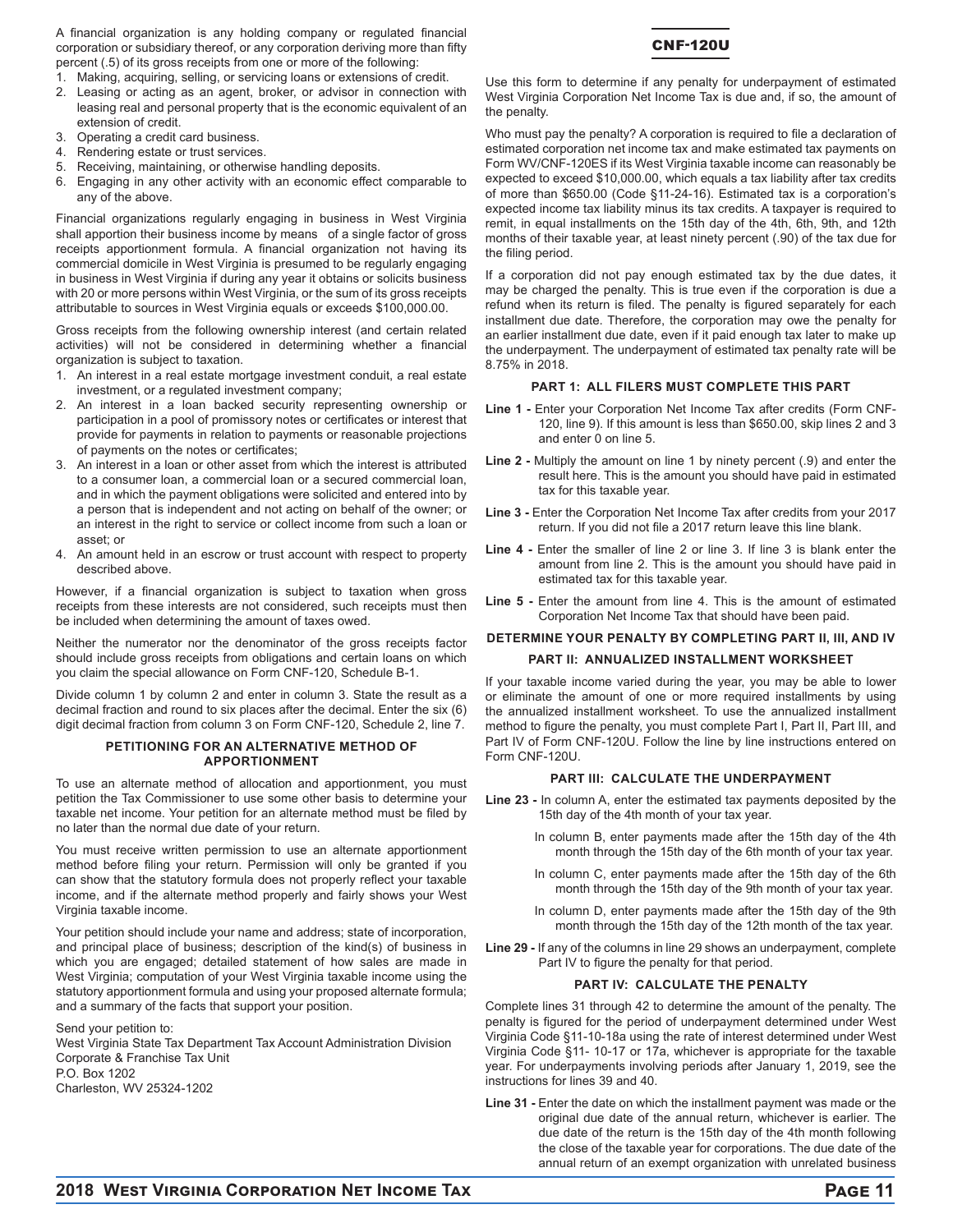taxable income is the 15th day of the 5th month following the close of the taxable year. The payment of estimated tax is applied against underpayments of required installments in the order that

installments are required to be paid, regardless of which installment the payment pertains to.

For example, a corporation has an underpayment for the April 15th installment of \$1,000. The June 15th installment requires a payment of \$2,500. On June 10th, the corporation deposits \$2,500 to cover the June 15th installment. \$1,000 of this payment is considered to be for the April 15th installment. The penalty for April 15th installment is figured to June 10th (56 days). The payment to be applied to the June 15th installment will then be \$1,500.

If you made more than one payment for a required installment, attach a separate computation for each payment.

- **Line 39 & 40** For underpayments involving periods after January 1, 2019, use the interest rate established by the State Tax Commissioner. You can contact the West Virginia State Tax Department, Taxpayer Services Division, at 1-800-982-8297 to get rate information. Administrative Notices adjusting interest rates may also be found online at tax.wv.gov.
- **Line 42** If you have completed this form to determine your penalty for underpaying your estimated Corporation Net Income Tax, enter the amount on line 6 and on Form CNF-120, line 22.

#### COMBINED REPORTING

#### **COMBINED CORPORATION NET INCOME REPORTING REQUIRED (§11-24-13A(J)).**

For tax years beginning on or after January 1, 2009, any taxpayer engaged in a unitary business with one or more other corporations shall file a combined report which includes the income, allocation, and apportionment of income of all corporations that are members of the unitary business. Notwithstanding any provision to the contrary in this article, the income of an insurance company, the allocation or apportionment related thereto, and the apportionment factors of an insurance company shall not be included in a combined report filed under this article unless specifically required to be included by the Tax Commissioner.

Net operating loss (NOL) carryovers earned during a year in which the taxpayer filed a consolidated tax return (§11-24-13c). West Virginia computes net operating losses on a post-apportionment basis, including business and nonbusiness income adjustments. NOL's can only be carried forward (or backwards) to be applied against West Virginia source income of the combined group members to which it is attributable. NOL's that were incurred by an entity in a period in which the entity filed separately, cannot be used by other members of the combined group. There is an exception for NOL's earned when the taxpayer was filing on a consolidated basis. Those NOL's can be carried over and applied against the income of any former member of the consolidated (controlled) group.

**Water's-edge reporting.** Water's-Edge Reporting is mandated absent an affirmative election to report based upon a worldwide unitary combined report.

Members of the Water's-Edge Reporting group include:

- 1. Any unitary member incorporated in the United States or formed under the laws of any state, the District of Columbia or any territory or possession of the United States;
- 2. Any unitary member whose average property, payroll and sales factors within the United States is twenty percent or more;
- 3. Any unitary member which is a domestic international sales corporation, a foreign sales corporation, or an export trade corporation as defined by federal law;
- 4. Any unitary member with effectively connected income with the conduct of a trade or business within the United States to the extent of that effectively connected income;
- 5. Any unitary member that is a "controlled foreign corporation", to the extent of the members' Subpart F income, unless that income is subject to an effective rate of tax that is greater than ninety percent of the maximum federal rate;

6. Any unitary member that earns more than twenty percent of its income from intangible property or service-related activities that are deductible against the business income of other members of the water's-edge group; and

7. Any unitary member doing business in a tax haven.

Worldwide Unitary Combined Reporting: You may choose to file Worldwide Unitary Combined Reporting. To do so, please fill out and sign West Virginia Form CNF-120OPT and attach to your return. This election is binding for 10 years unless a written request to withdraw for reasonable cause has **been sent to the commissioner and granted.**

#### **GENERAL INFORMATION**

**What is the purpose of the UB Schedules?** The purpose of the UB Schedules is to enable a unitary business group to determine the amount of its unitary business income that is attributable to West Virginia. A unitary business group's business income includes all income that may be apportioned by formula among the states in which the group is doing business without violating the Constitution of the United States.

**What is a unitary business group?** The term "unitary business group" means a group of persons related through common ownership whose business activities are integrated with, dependent upon, and contribute to each other. In the case of a corporation, common ownership is defined as the direct or indirect ownership or control of more than fifty percent (.5) of the outstanding voting stock. For further instructions see WV Code 11-24- 13f (a) waters-edge reporting-subdivision (1) through (7).

What are the filing requirements? Corporations that are members of the same unitary business group must file a combined report including all required information of every business engaging in the unitary business with the corporation. This report must be filed with each member's separate return unless the group elects to designate a corporation as surety and file a **combined return.**

#### **SPECIFIC INSTRUCTIONS**

**Schedule UB – List of Members In a Unitary Combined Group. List all members of the unitary business group including group number (1-3), name, FEIN, year ending, total tax from UB-CR, total payments, and prior year credits. Make copies of the blank Schedule UB as needed. The following list defi nes the group numbers:**

> **Group 1 – Regular entities Group 2 – Motor carriers Group 3 – Financial organizations**

**Schedule UB-CR. Combined Report. The purpose of the Schedule UB-CR Combined Report is to provide a method of reporting the separate business income of multiple companies within a unitary group onto one statement. The business**  income is reported and apportioned for each company as if it were filed separately. **The income for all companies is then combined, after eliminations, to allow the**  business income of the unitary group to be filed on one CNF-120 return.

The Schedule UB-CR is a three-tab Microsoft Excel spreadsheet for entering Corporate Net Income Tax data. The individual group types, Regular Entities, Motor Carriers, and Financial Organizations are represented on separate tabs for each tax type to allow for the varying rates of apportionment between the groups. Each tab is capable of holding data for up to two-hundred fifty (250) separate companies. Should the number of separate companies in the unitary group exceed 250; a second UB-CR can be filed. Specific line instructions are contained on the schedule under the tab labeled Instructions.

The Schedule UB-CR is located on the Tax Department website at tax. wv.gov and is formatted to Tax Department specifications in a common Microsoft Excel 97-2003 format for consistency.

The UB-CR MUST be used when filing a combined report and/or combined return. Taxpayers who file combined returns must file their West Virginia CNF-120 return electronically. The UB-4CR must be submitted through the State Tax Department's MYTAXES web portal IF the UB-CR is not supported within the electronic filing software.

For most filers, the unitary business structure will be in one of the following groups: Regular Entities, Motor Carriers, or Financial Organizations. Therefore, the Combined row of the appropriate WV Net Income Tax group from Schedule UB-CR will be what is transferred to the CNF-120, page 2, line 9. In the event of multiple groups, add the Taxable Income from each group together and enter on CNF-120, page 2, line 9.

**Group 1 - Regular Entities**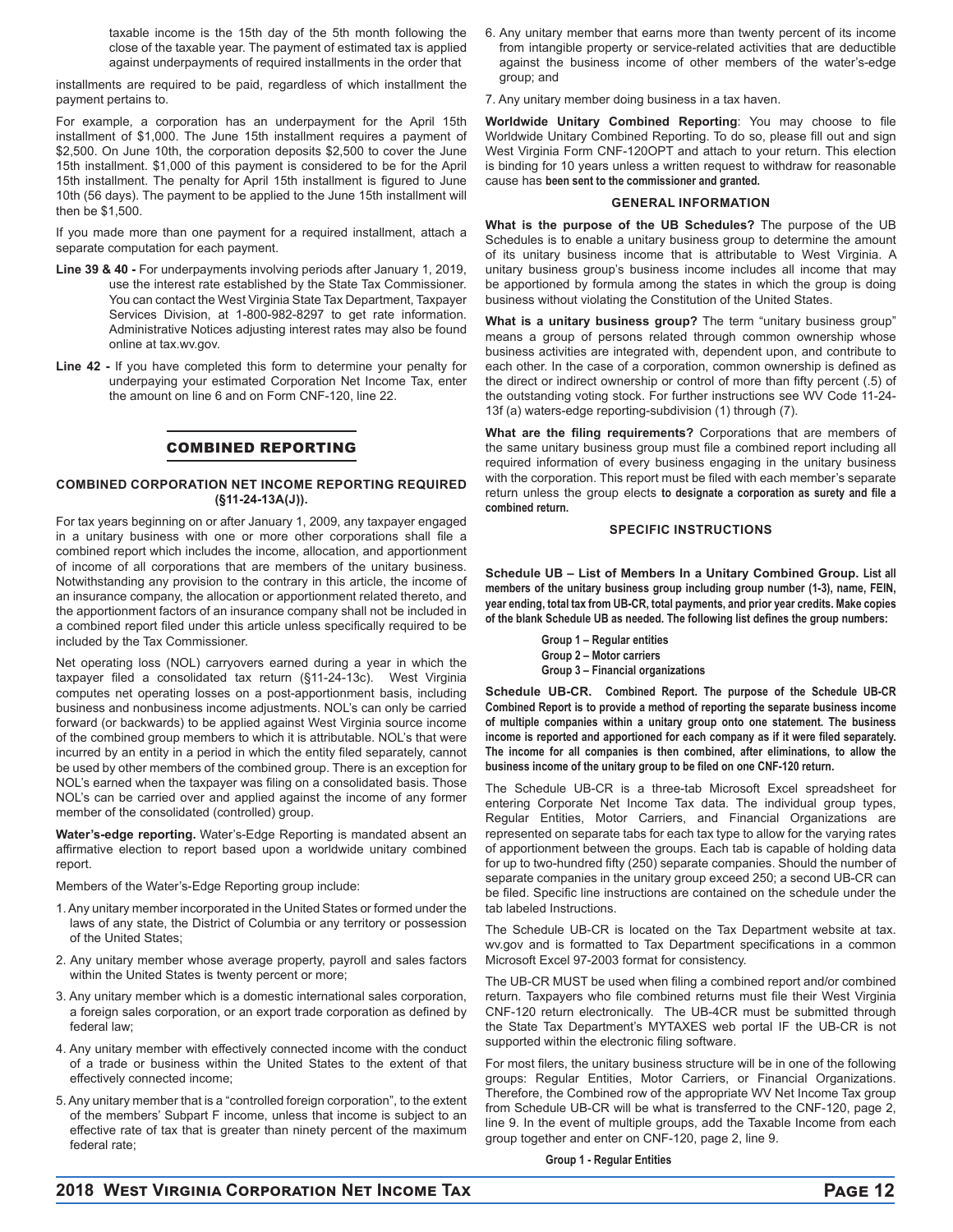#### **Group 2 – Motor Carriers Group 3 – Financial Organizations**

Note: The spreadsheet for each Group type is the same except for the way the WV apportionment is calculated.

Enter Name of each entity on the appropriate Group tab

Enter the FEIN of each entity on the appropriate Group tab

**Column 1 – enter the Federal taxable income for each entity in the appropriate group**

#### **PART 1 – INCREASING ADJUSTMENTS TO FEDERAL INCOME**

- **Column 2a –** enter the interest or dividends on obligations or securities from any state or political subdivision not exempt from state tax.
- **Column 2b –** enter US obligation interest/dividends not exempt from state **tax**
- **Column 2c** enter income/other taxes based upon net income, imposed by this state or any other jurisdiction, deducted on your federal return
- **Column 2d** enter federal depreciation/amortization for wholly WV corporation water/air pollution facilities
- **Column 2e –** enter unrelated business taxable income of a corporation exempt from federal tax (IRC Sec 512)
- **Column 2f** enter federal net operating loss
- **Column 2g** enter contributions to NIPA
- **Column 2h** enter net operating losses from sources outside the US
- **Column 2i** enter foreign taxes deducted on your federal return
- **Column 2j** enter add back for expenses related to certain REIT's and Regulated Investment Companies and certain interest and intangible expenses (WV Code §11-24-4b)
- **Column 2k –** enter other increasing adjustments (you must include a statement of explanation with your return)
- **Column 3 –** Sum of the increasing adjustments

#### **PART 2 – DECREASING ADJUSTMENTS TO FEDERAL INCOME**

- **Column 4a –** enter refund/credit on taxes based upon net income included in federal taxable income
- **Column 4b –** enter interest expense on obligations/securities of any state or political subdivision disallowed in determining federal taxable income
- **Column 4c** enter salary expense not allow on federal return due to claiming Work Opportunity Credit
- **Column 4d** enter foreign dividend gross-up (IRC Sec 78)
- **Column 4e –** enter Subpart F income (IRC Sec 951)
- **Column 4f –** enter taxable income from sources outside the US
- **Column 4g –** enter cost of wholly WV water/air pollution control facilities
- **Column 4h –** enter federal taxable income employer contributions to medical savings accounts withdrawn for nonmedical purposes
- **Column 4i –** enter allowance for obligations/investments
- **Column 4j** enter other decreasing adjustments (you must include a state of explanation with your return)
- **Column 5** Sum of the decreasing adjustments

#### **PART 3 – TAXABLE INCOME CALCULATION**

- **Column 6** Adjusted taxable income of each entity
- **Column 7 –** total nonbusiness income from everywhere of each entity
- **Column 8 –** total non-unitary business income everywhere of each entity
- **Column 9 –** income subject to apportionment per entity
- **Column 10** group income subject to apportionment
- **Column 11** WV apportionment factor per entity
- **Column 12 WV apportioned income**

**Column 13 –** enter nonbusiness income allocated to WV

**Column 14 –** enter total non-unitary business income apportioned to WV

**Column 15 – WV Taxable Income**

#### **APPORTIONMENT FACTOR CALCULATIONS**

#### **Group 1 - Regular Entities:**

**WV Property –** enter the amount of WV property owned by each entity

**WV Payroll –** enter the amount of WV payroll for each entity

**WV Sales –** enter the amount of WV sales for each entity

**WV Sales –** enter the amount of WV sales for each entity (will be the same as the previous entry)

**Everywhere Property –** enter the amount of property owned by each entity in all locations (WV plus all others). This amount will be summed in the "Every all entities" row. That sum will be used as the denominator in the apportionment factor calculation.

**Everywhere Payroll –** enter the amount of payroll by entity in all locations (WV plus all others). This amount will be summed in the "Everywhere all entities" row. That sum will be used as the denominator in the apportionment factor calculation.

**Everywhere Adjusted Sales –** enter the amount of the Adjusted Sales by each entity in all locations (WV plus all others). This is the difference between sales everywhere less sales to purchasers in a state where you are not subject to tax. This amount will be summed in the "Everywhere all entities" row. That sum will be used as the denominator in the apportionment factor calculation.

**Everywhere Adjusted Sales –** same as previous column

**Sales to purchasers in a state where you are not subject to tax –** enter the amount of sales in a state where you are not subject to tax.

#### **Group 2 – Motor Carriers**

**WV Vehicle Mileage –** enter the WV vehicle mileage for each entity

**Everywhere Vehicle Mileage –** enter the amount of vehicle mileage in all locations (WV and all others). This amount will be summed in the "Combined entities" row. That sum is the amount that will be used in the apportionment factor calculation.

#### **Group 3 – Financial Organizations**

**WV Gross Receipts –** enter the WV gross receipts for each entity

**Every Gross Receipts –** enter the amount of gross receipts in all locations (WV and all others). This amount will be summed in the "Combined entities" row. That sum is the amount that will be used in the apportionment factor calculation.

#### **PART 4 – WV NOL SECTION**

- **NOL1 NOL** generated as the result of filing a consolidated return prior to 2009
- **NOL 2** NOL carryforward generated by the entity from an individual return or a combined report
- **NOL 3** total WV NOL available for use in the tax period per entity
- **NOL 4 –** NOL generated by entity in this period
- **NOL 5** NOL available for use in future periods by entity
- **Column 16** WV Net Operating Loss used this tax period per entity
- **Column 17 –** subtotal
- **Column 18** REIT inclusion and other WV taxable income
- **Column 19 -**WV net taxable income per entity
- **Column 20 –** tax rate in 2018 tax period (.065
- **Column 21 –** WV income tax before credits per entity

#### **PART 5 – CREDITS SECTION**

**C1. a -** Economic Opportunity Tax Credit (§11-13Q) Schedule WV/EOTC-1

- **C1. b** Manufacturing Investment Tax Credit (§11-13S) Schedule WV/ MITC<sub>-1</sub>
- **C1. c** Historic Rehabilitated Buildings Investment Credit (§11-24-23a) Schedule RBIC

**2018 WEST VIRGINIA CORPORATION NET INCOME TAX COMBLEMS PAGE 13**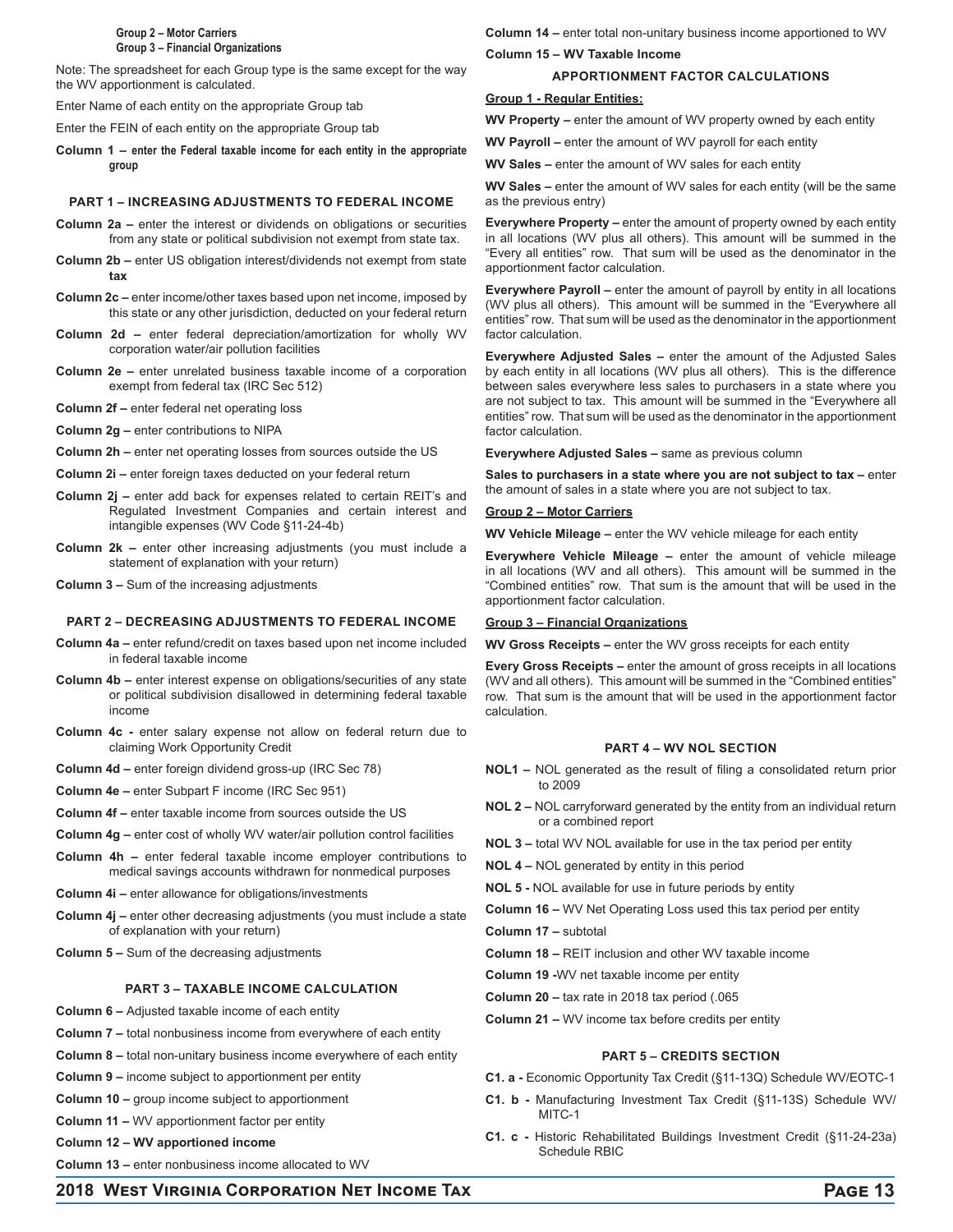- **C1. d** West Virginia Neighborhood Investment Program Credit (§11-13J) Form WV/NIPA-2
- **C1. e -** Environmental Agricultural Equipment Tax Credit (§11-13k) Form WV/AG-1
- **C1. f -** Electric, Gas, and Water Utilities Rate Reduction Credit (§11-24-11) Schedule L
- **C1. g** Telephone Utilities Rate Reduction Credit (§11-24-11a) Schedule K
- **C1. h -** West Virginia Military Incentive Credit (§11-24-12) Schedule J
- **C1. i -**Apprentice Training Tax Credit (§11-13w) Schedule WV/ATTC-1
- **C1. j -** Film Industry Tax Credit (§11-13x) Schedule WVFIIA-TCS
- **C1. k** Manufacturing Property Tax Adjustment Credit (§11-13Y) Schedule WV/MPTAC-1
- **C1. l** Alternative Fuel Tax Credit (§11-6d) Schedule AFTC-1
- **C1. m-** Innovative Mine Safety Technology Tax Credit (§11-13BB) Schedule IMSTTC-1
- **C1. n** Farm to Food Bank Tax Credit (§11-13DD)
- *C2. –* total credits claimed
- **C3. –** total credits available for use by each entity this period

#### **PART 5 – WV NET INCOME**

**C4 –** WV Net Income Tax per entity (enter the sum of the Combined Total row of this column for Regular Entities, plus the Combined Total row of this column for Motor Carriers plus the sum of the Combined Total row of this column for Financial Organizations on the CNF-100, page 2, line 9).

#### **Multistate Corporations – Four Factor Formula**

Part 1 – To determine your West Virginia apportionment percentage, first determine the following factors for each member of the unitary groups:

**Property Factor.** Property includes all real and tangible personal property owned or rented and used during the taxable year to produce business income. Property used in connection with the items of nonbusiness income shall be excluded from the factor.

Property must be included in the property factor if it is actually used or is available for or capable of being used during the taxable year. Property held as reserves, standby facilities or reserve sources of materials must be included. Property or equipment under construction (except goods in process that can be inventoried) must be excluded until it is actually used to generate business income. Movable property, such as tools, construction equipment and trucks, used both within and without West Virginia, shall be included in the numerator of the fraction on the basis of total time within the state during the taxable year.

Property owned is valued at original cost. Property rented is valued at eight times the net annual rental rate. Leasehold improvements are considered property owned and are included at their original cost. Generally, original cost is the basis of the property for federal income tax purposes at the time of acquisition and adjusted by subsequent capital additions of improvements and partial dispositions by reason of sale, exchange, abandonment, etc. As a general rule, property is included in the factor by averaging its value at the beginning and ending of the taxable period. The Tax Commissioner may require or allow averaging by monthly values if such a method is required to properly reflect the average value of the taxpayer's property for the taxable year.

Divide column 1 by column 2 and enter result in column 3. State the result as a decimal and round to six (6) places after the decimal.

**Payroll Factor.** The payroll factor shall include the amount of compensation paid to employees during the taxable year. The total amount paid is determined upon the basis of the taxpayer's accounting method for federal income tax purposes. If you have adopted the accrual method of accounting for federal purposes, all compensation shall be deemed to have been paid. Compensation may be included in the payroll factor by use of the cash basis only if you have permission from the Tax Commissioner for an alternate method of apportionment. Compensation means wages, salaries, commissions, and other forms of remuneration paid to employees for personal services. Payments made to an independent contractor or any other person not properly classified as an employee are excluded. Only amounts paid directly to employees are included in the payroll factor. Do

not include compensation paid to employees engaged exclusively in an activity that generates nonbusiness income.

**The denominator** (column 2) of the payroll factor is the total compensation paid by the taxpayer during the taxable year, as shown on the federal income tax return filed with the Internal Revenue Service and as reflected in the schedule of wages and salaries and that portion of the cost of goods sold which reflect compensation.

**The numerator** (column 1) of the payroll factor is the total amount paid in this state during the taxable year by the taxpayer for compensation. Compensation is paid in this state if any of the following tests, applied consecutively, are met:

- A. The employee's service is performed entirely within this state;
- B. The employee's service is performed both within and without this state, but the service performed without this state is "incidental" to the employee's service within this state (the word incidental means any service which is temporary or transitory in nature or which is rendered in connection with an isolated transaction);
- C. If the employee's services are performed both within and without this

state, the employee's compensation will be attributed to this state:

- a. if the employee's base of operations is in this state;
- b. if there is no base of operations in any state in which part of the service is performed, but the place from which the service is directed or controlled is in this state; or
- c. if the base of operations or the place from which the service is directed or controlled is not in any state in which some part of the service is performed, but the employee's residence is in this state.

Base of operation is the place from which the employee starts their work and to which they customarily return in order to receive instructions or communications from customers or others, or to replenish stock or other materials, repair equipment, or perform any other functions necessary to the exercise of their trade or profession at some other point or points.

Determine the payroll factor by entering the appropriate amounts on line 2. Enter West Virginia payroll in column 1 and payroll everywhere in column 2.

Divide column 1 by column 2 and enter the result in column 3. Round to six (6) places after the decimal.

**Sales factor.** The term "sales" means all gross receipts of the taxpayer that are business income. The sales factor includes all gross receipts derived from transactions and activity in the regular course of your trade or business, less returns and allowances. Do not include interest or dividends from obligations of the United

States government, which are exempt from taxation in West Virginia, or gross receipts from an activity that produced nonbusiness income.

**The denominator** (column 2) of the sales factor includes all gross receipts derived from transactions and activity in the regular course of your trade or business that was reflected in your gross income reported and as appearing on your federal income tax return unless otherwise excluded. Sales of tangible personal property delivered or shipped to a purchaser within a state in which you are not taxed (e.g. under Public Law 86-272) are to be excluded from the denominator.

**The numerator** (column 1) of the sales factor includes all gross receipts attributable to West Virginia and derived from transactions and activity in the regular course of your trade or business. All interest income, service charges or time-price differential charges incidental to such gross receipts must be included regardless of the place where the accounting records are maintained or the location of the contract or other evidence of indebtedness.

**Sales of tangible personal property.** Gross receipts from sales of tangible personal property are in West Virginia (1) if the property is received in West Virginia by the purchaser (except sales to the United States government) regardless of the F.O.B. point or other conditions of sales; or (2) if the property is shipped from an office, store, warehouse, factory, or other place of storage in West Virginia and the purchaser is the United States government. Sales within West Virginia are generally determined on a destination basis. If the purchaser picks up or otherwise receives the property in West Virginia, the sale is treated as taking place in this state. If the property is delivered by common carrier or other means of transportation, the place at which the property is received after all transportation is completed is the place where the sale took place. Direct delivery in West Virginia, other than for purposes of transportation, to a person or firm designated by a purchaser, constitutes